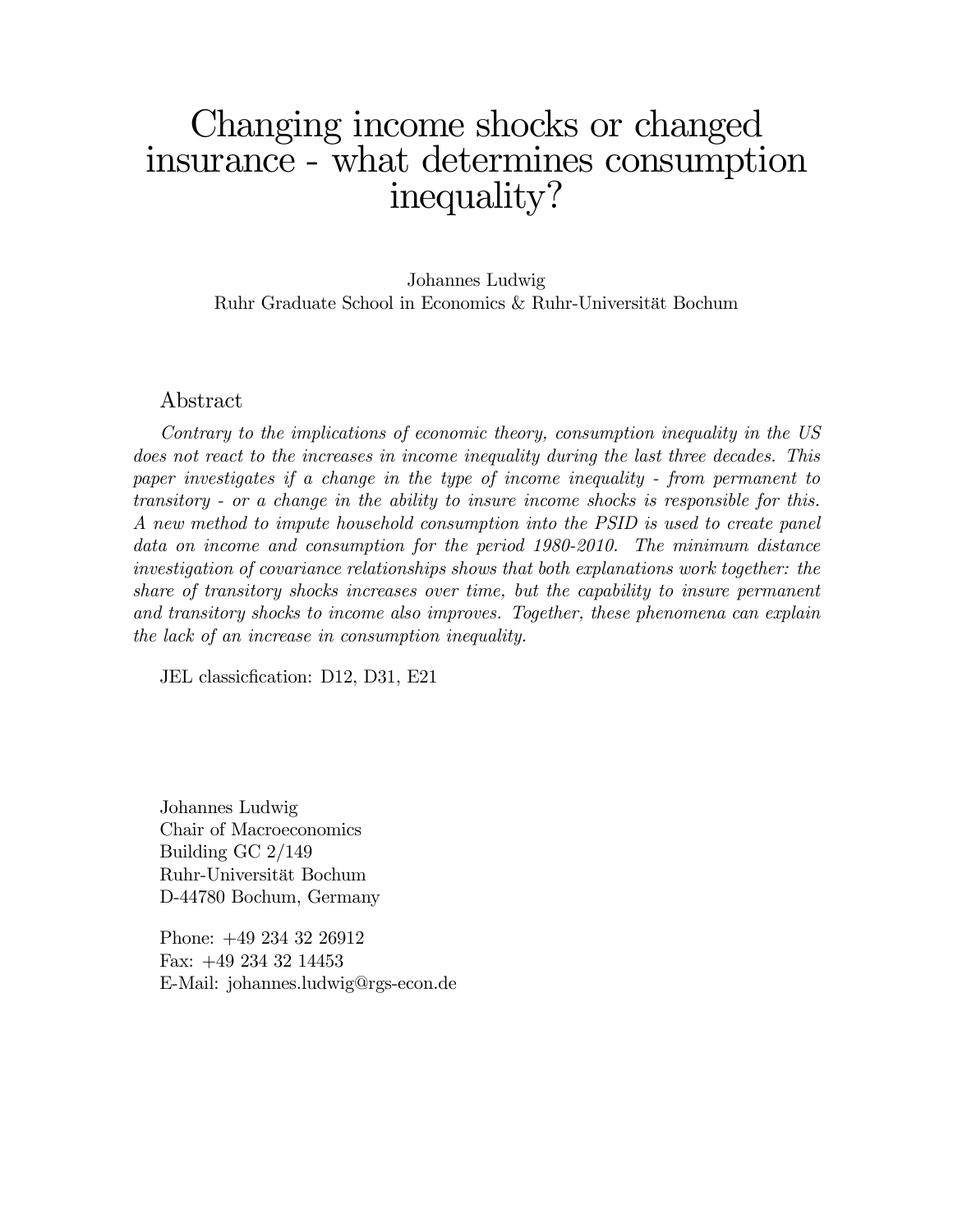# 1 Introduction

Much research has been devoted to the problem of increasing income inequality in the US since the beginning of the 1980s. Far less authors have analyzed the development of consumption inequality over the same time frame. In case it is examined, consumption inequality has mostly been found to increase surprisingly little (see e.g. Heathcote et al. 2010, for a different view see Aguiar & Bils 2013, Attanasio et al. 2013). From a theoretical perspective this lack of a response to increasing income inequality is stunning: When the variance of income increases in a permanent income-setting, households should adjust their consumption expenditure and consumption inequality should increase proportionally.

Two explanations for this phenomenon have been suggested: Krueger & Perri (2006) assume that over time households have increased their ability to insure consumption expenditures against shocks to income with the help of credit. Blundell et al. (2008), on the contrary, argue that it is the type of the income shocks that has changed - from less insurable permanent shocks to better insurable transitory shocks. The aim of this paper is to test these two explanations against each other and investigate by how much changing insurance possibilities and changing income shocks can explain the transition of income inequality to consumption inequality during the last three decades.

The development of consumption inequality over time is of its own interest, since consumption is generally considered to be a better indicator for household welfare compared to income (Meyer & Sullivan 2013b). Thus, to better understand how unequal welfare is distributed across the economy a closer look at consumption inequality is necessary. Most researchers use only income as an indicator, but to be able to determine the welfare consequences of increasing income inequality it is necessary to know how changes in income inequality translate into consumption. Therefore, this paper analyzes how well households are insured against an increase in inequality due to permanent and due to transitory income shocks. The analysis is also important for policy advice. Knowing how permanent and transitory shocks to income have affected consumption over the last three decades, allows, e.g., to analyze whether the expansion of credit to poorer households has helped to alleviate the consequences of increasing income inequality or not. Finally, estimating consumption insurance parameters is also relevant for computational macroeconomists, since Kaplan & Violante (2010) have argued that the parameters estimated by Blundell et al. should become a benchmark for macroeconomic incomplete-markets models.

Evidence on consumption inequality is scarce mainly due to data restrictions. Up to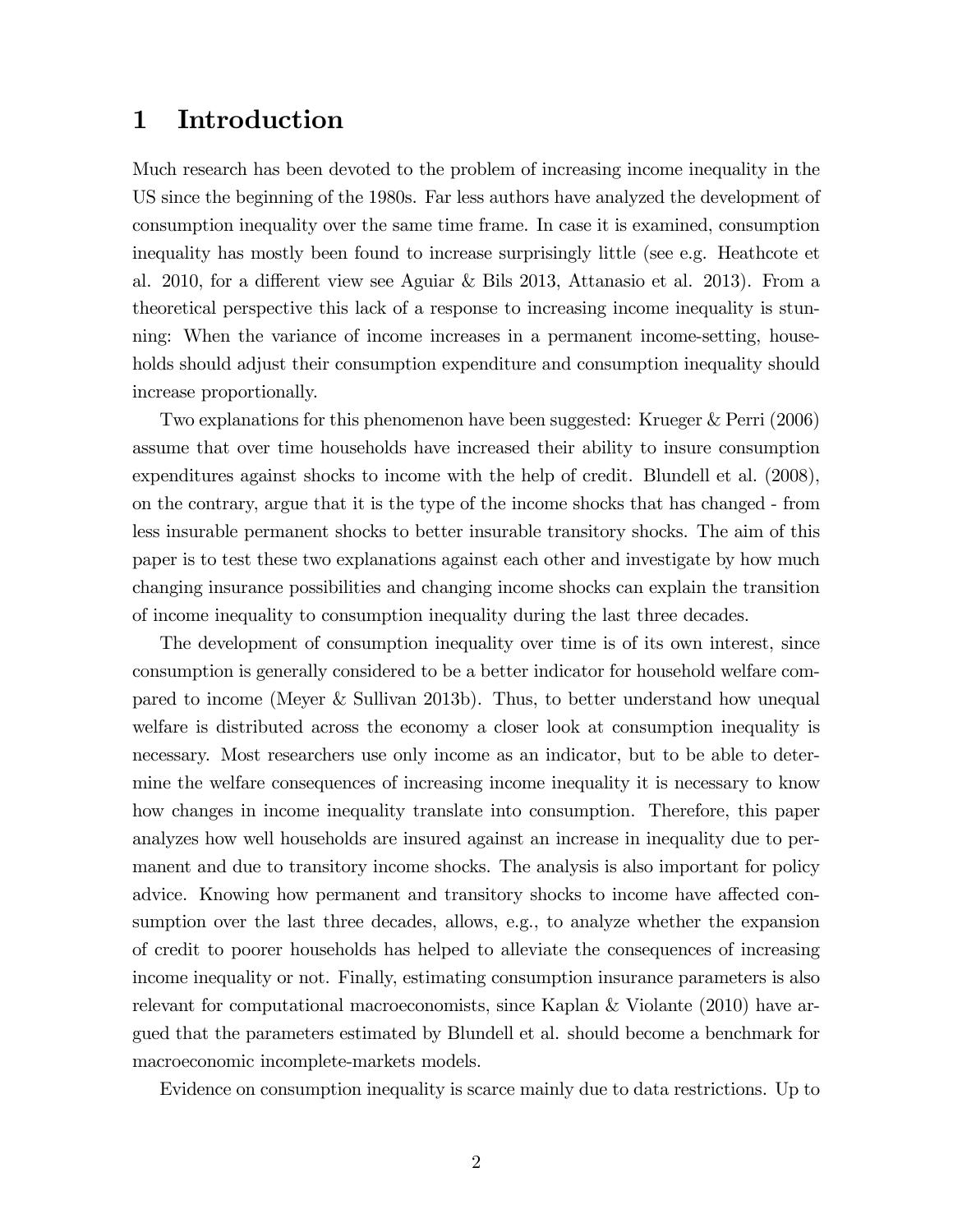now, the literature has heavily relied on consumption data from the Consumer Expenditure Survey (CE). However, the quality of CE data has recently been under discussion. This paper circumvents CE-related problems by exploiting information on consumption from the Panel Study of Income Dynamics (PSID) collected between 1999 and 2011. This information is used to impute consumption into the PSID for all sample years following the example of Attanasio  $\&$  Pistaferri (2014). The resulting dataset is a household panel that includes information on income and consumption which is needed to study the effects of transitory and permanent income shocks on consumption.

The empirical framework of Blundell et al. (2008) is used to identify the size of transitory and permanent income shocks and the consumption insurance parameters. This framework is parsimonious and flexible - it allows that the variances of the shocks as well as the insurance parameters change over time. I use their techniques to check if the size of transitory and permanent income inequality has changed and whether the degree of insurance against permanent and transitory shocks has remained constant over the last thirty years.

The imputation procedure of Attanasio & Pistaferri (2014) yields a consumption variable that shows only a slight increase in consumption inequality compared to the drastic increase in income inequality during the same time. The minimum distance estimation of empirical covariance relationships shows that the variance of transitory shocks to household income is increasing significantly whereas the variance of permanent shocks is rather flat over the last three decades. Moreover, the parameters indicating insurance against income shocks also change substantially over time. Both, the insurance against permanent and transitory shocks improve. Permanent shocks, though, are found to be less well insured throughout the sample period, but its insurance parameter improves to a larger extent. Thus, the type of shock that is better insured becomes more important over time and any shock to household income translates less and less into consumption over time. Combining these two phenomena can explain why consumption inequality does not react much to income inequality.

I also analyze whether consumption insurance parameters vary across demographic subgroups. The results indicate that differences in insurance parameters between single and couple households and educated and less educated households are surprisingly small. Differences in the size and composition of income shocks seem to be more important.

The paper is organized as follows: Section 2 gives an overview over the related literature. The sources of data and the imputation procedure are explained in Section 3 while Section 4 introduces the methodological framework. The results are presented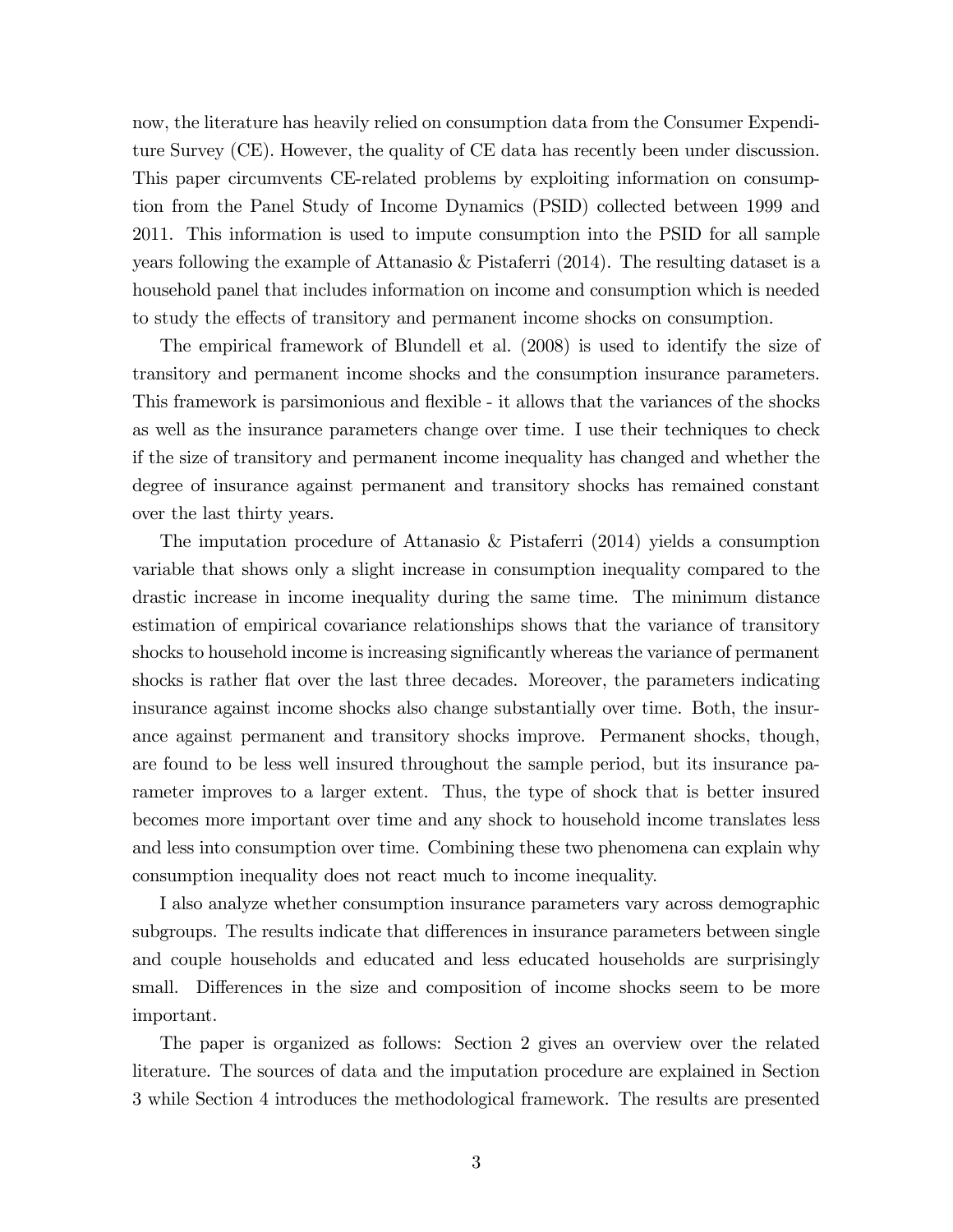in Section 5 whereas Section 6 discusses them in the light of the related literature. Finally, Section 7 concludes.

# 2 Related Literature

A first pioneering empirical contribution on the effect of permanent and transitory income changes on consumption has been the paper by Hall & Mishkin (1982). The authors use PSID data on income and food consumption to show that consumption reacts more strongly to permanent income changes compared to transitory ones. However, due to the data limitations of that time their study is limited to the reaction of food consumption which is a necessity and is expected to show less of a reaction compared to overall (nondurable) household consumption. Moreover, Hall & Mishkin are not able to show any trends over time.

Krueger & Perri  $(2006)$  were the first to highlight the different dynamics of income and consumption inequality in the US since the 1980s. To explain this phenomenon they develop a model where Önancial markets react endogenously to increasing income inequality by extending credit supply to households that are hit by large shocks. Thus, when income inequality increases over time, credit supply reacts and households do not need to decrease spending on consumption. In this way households are able to insure consumption against larger and larger income shocks. Krueger & Perri use repeated cross-section data on income and consumption from the CE survey to estimate inequality trends in the period 1980-2003 and then try to match the trend in consumption inequality via simulation. They simulate several models with different specifications for the financial sector and show that the development of consumption inequality is determined by the amount of insurance that the financial sector offers.

Blundell et al. (2008), on the contrary, emphasize that the type of income shock is crucial for the reaction of consumption. They criticize Krueger & Perri for not differentiating between transitory and permanent shocks to income which have different effects on consumption. Blundell et al. first generate a new panel dataset on income and consumption by imputing information on consumption from CE data into the PSID and then estimate empirically how consumption reacts to the two kinds of income shocks. Their results show that household consumption does not react at all to transitory income shocks, but that it is only partially insured against permanent shocks. Contrary to the assumptions of Krueger & Perri they do not find the degree of insurance to change over time. Blundell et al. show that during their period under review it is a change in the composition of aggregate income inequality - from permanent to transitory - that drives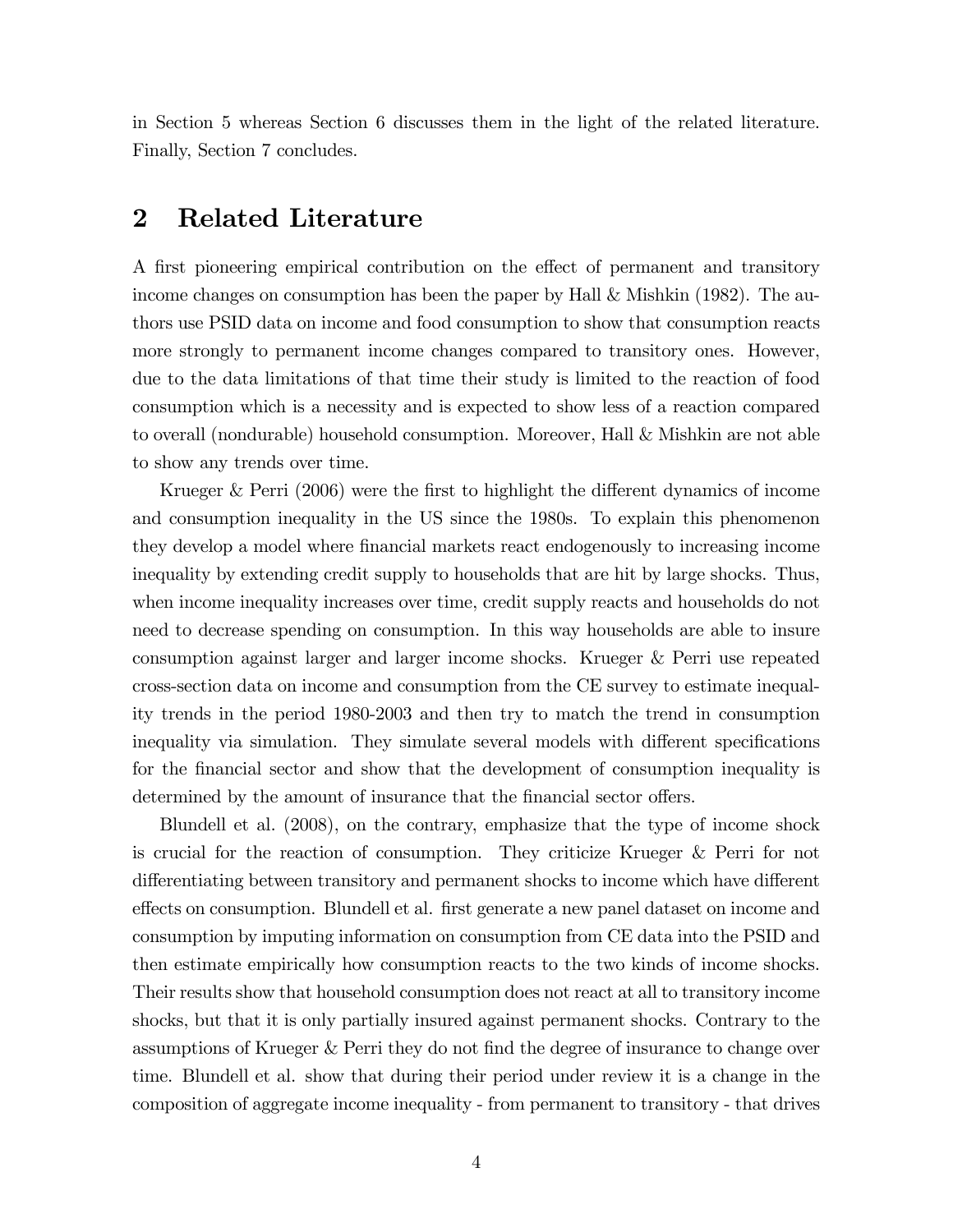the response of consumption inequality.

It has to be noted that Blundell et al. (2008) only examine the period 1980-1992. It is intuitive that changes in the degree of consumption insurance cannot be detected if the observation period is sufficiently short. The first contribution of this paper is to demonstrate that the results of Blundell et al. break down when the observation period is prolonged. By examining PSID data up to 2010 it becomes possible to show that both the insurance against permanent and against transitory shocks improve significantly at the aggregate level. Second, in comparison to Blundell et al. who only consider continuously married couples I use a much broader sample. I also include households headed by singles - a steadily increasing group in the economy - and analyze whether there are differences between demographic groups. Finally, I use a new imputed measure for consumption proposed by Attanasio & Pistaferri (2014) which allows to check if the results of Blundell et al. are robust to other measures of household consumption.

An important discussion in the literature on income and consumption inequality is how to distinguish consumption insurance from superior information. If an individual knows that her income will decrease at some point in the future, she is able to accumulate savings before so that at the point of time the income shock hits, it has no effect on the consumption level. Usually, the econometrician will not have information on foreseen shocks and will classify the lack of a response to the shock as a sign for wellfunctioning consumption insurance mechanisms. This point has been made very clear by Primiceri & van Rens (2009) who argue that most of the permanent income shocks are foreseen since consumption inequality does not react appropriately to increasing permanent income shocks. However, they also cannot identify information and insurance separately as data on income expectations are needed for that. Kaufmann & Pistaferri (2009) use an Italian dataset that contains subjective income expectations to distinguish foreseen and unforeseen shocks from each other. They can show that a huge part of transitory and about a third of permanent income shocks are indeed foreseen. In the following, I will not be able to differentiate between insurance and information due to data limitations. Thus, it is important to keep in mind that everything that is identified as consumption insurance could also be a sign of superior information. I will get back to this point in Section 6, for a detailed overview of the insurance vs. information-debate see Meghir & Pistaferri (2011).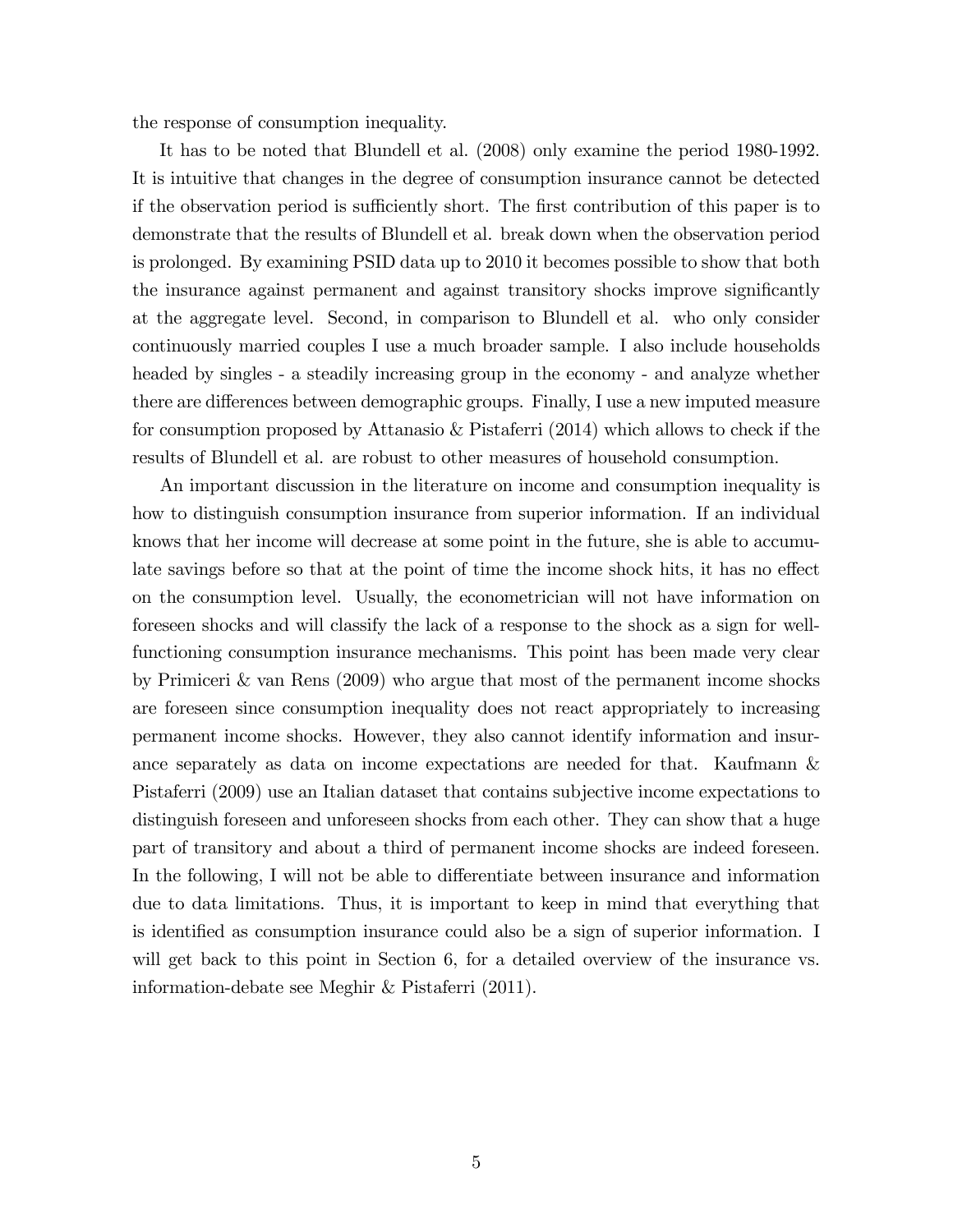### 3 The Data

One major problem encountered when trying to study empirically the response of consumption to permanent and transitory income changes is the lack of panel data on income and consumption. Although containing some panel elements, the Consumer Expenditure Survey that contains information on household income and consumption is primarily a repeated cross-section data set. The Panel Study of Income Dynamics a panel data set renowned for high quality information on household income - only includes continuous information on food expenditure, but not on other consumption items for most of the time. The majority of studies concerned with consumption inequality therefore uses information from CE data (e.g. Fisher et al. 2013, Meyer & Sullivan 2013a). However, the quality of CE data has recently been under discussion. It has been shown that CE data and tables from the National Income and Product Accounts  $(NIPA)$  on aggregate consumption diverge over time. The CE Survey seems to suffer from an increasingly worsened coverage of nondurable consumption. Therefore, Aguiar & Bils (2013) as well as Attanasio et al. (2013) argue that the use of raw data from the CE yields biased results on consumption inequality. Meyer & Sullivan (2013b), in contrast, state that the largest expenditure categories in the CE are measured well and that most of the differences to NIPA data stem form definitional differences.

Attanasio & Pistaferri (2014) have recently shown how to circumvent CE-related problems by exploiting information from the PSID on consumption collected between 1999 and 2011. They use this information to impute consumption "backwards" for all sample years. In the remainder of this paper, I will follow their example and generate a panel dataset on income and consumption for the years 1978-2010.

#### 3.1 The Panel Study of Income Dynamics

The Michigan Panel Study of Income Dynamics (PSID) is the world's longest running household panel dataset. Since its start in 1968 it has collected very detailed information on household income as well as on socioeconomic characteristics, household composition and health status. Interviews have been conducted yearly until 1996 and biennially since 1997. For most of the time information on consumption expenditure has been confined to few variables on food expenditure (food at home, restaurant meals and value of food stamps). Since 1999, though, the PSID has started to collect more detailed information on nondurable consumption, namely expenditure on household utilities, gasoline, car maintenance, transportation, health, education and child care. These variables sum up to around 70% of NIPA nondurable consumption. In 2005 the PSID has added further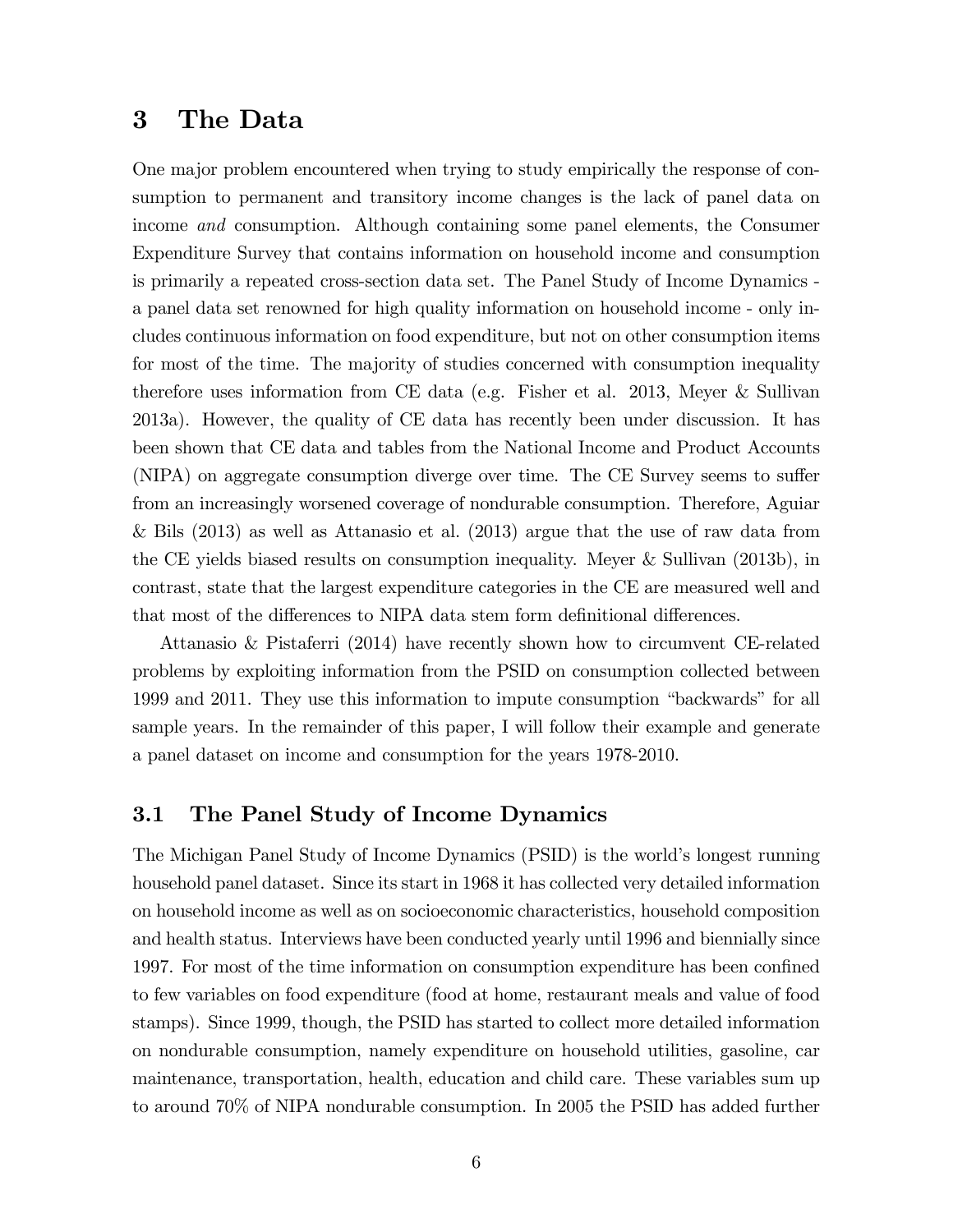categories like expenditure on clothing, vacation and entertainment. Blundell et al. (2012) have shown that the new PSID consumption variables align well with aggregate NIPA data and do not seem to suffer from shrinking coverage.

My sample includes all years between 1978 and 2011. Households with a head who is not in working age (i.e. younger than 25 or older than 65 years) were dropped from the dataset. The central income variable used in the analysis is household net income since it is the type of income that determines household consumption and savings. To create a variable for household net income information on federal and state tax payments are necessary which are not available in the PSID in many cases. They therefore have to be simulated with the help of NBER TaxSim (Appendix A1 contains further information on sample selection, tax simulation and the construction of the central variables). All income variables are first deflated using Consumer Price Index variables from the U.S. Bureau of Labor Statistics and then equivalence-weighted according to the modified OECD scale. The Önal sample comprises 12,029 households and 130,692 observations.

#### 3.2 The Imputation Procedure

Attanasio & Pistaferri (2014) have recently shown how to use the new PSID variables on nondurable consumption to create a consistent panel data set that includes income and consumption. They first pool all new consumption expenditure variables that are continuously available for the period  $1999-2011$  to create a measure of "net consumption"  $N_{i,t}$  for household i in year t. Attanasio & Pistaferri then regress this indicator on a set of variables that are available for all years in the PSID according to:

$$
\ln N_{i,t} = Z'_{i,t}\beta + p'_t\gamma + g(F_{i,t};\theta) + u_{i,t}.
$$
 (1)

 $Z_{i,t}$  denotes observable socio-economic characteristics,  $p_t$  is a set of different prices and  $F_{i,t}$  stands for the consumption variables that are available for all years in the broad sample (i.e. food consumption). Note that all of the variables used here need to be available for all sample years in order to be able to impute consumption backwards<sup>1</sup>. The imputed value for total household consumption  $\widehat{C}_{i,t}$  is then equal to the sum of the consumption variables that are continuously available  $(F_{i,t})$  and the predictions for net consumption  $(\widehat{N_{i,t}})$ :

$$
\widehat{C_{i,t}} = F_{i,t} + \exp\left\{Z'_{i,t}\widehat{\beta} + p'_t\widehat{\gamma} + g\left(F_{i,t};\widehat{\theta}\right)\right\}.
$$
 (2)

<sup>&</sup>lt;sup>1</sup>The PSID did not collect information on food expenditure in 1988 and 1989. Thus, total consumption expenditure cannot be imputed in these years.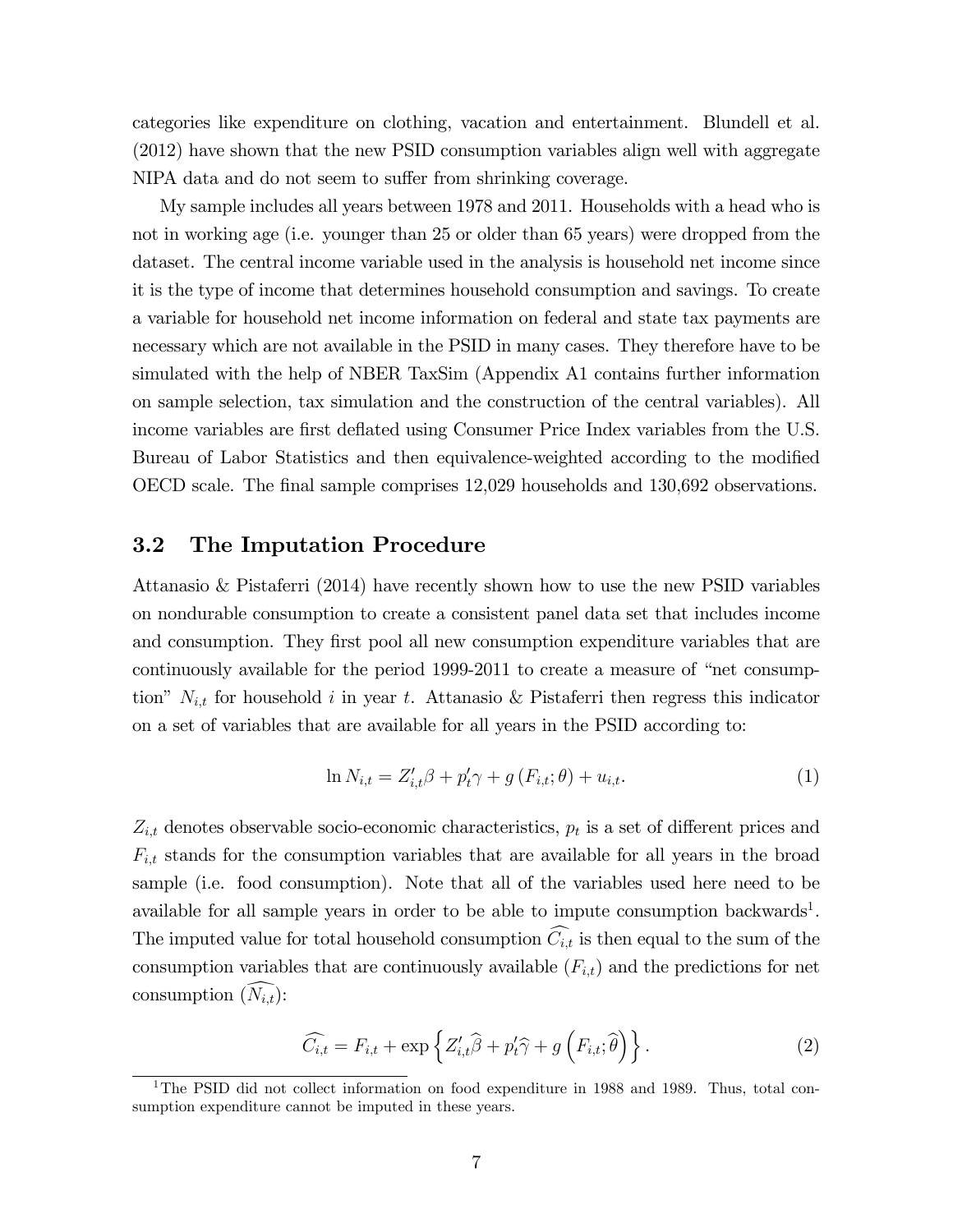For further details on the regression results and the variables included see Appendix A2.

Attanasio & Pistaferri (2014) argue that this procedure has three important advantages compared to other approaches. First of all, there is no need to rely on information from the CE which is valuable in the light of the debates on data quality. Second, due to the availability of some consumption variables over the whole time span it is possible to control for preference heterogeneity to some extent. Finally, compared to other methods imputation quality can be assessed conveniently for the last decade by comparing the forecasts with PSID values.

# 4 Methodological Framework

#### 4.1 The Income Process

The empirical framework of this paper is built around the seminal work of Blundell et al. (2008). The income process of the model is specified in a well-known permanenttransitory fashion - the log of real household net income  $Y_{i,t}$  can be separated into a part that is explained by observable household characteristics  $X_{i,t}$  and two unexplained components:

$$
\log Y_{i,t} = X'_{i,t}\varphi_t + P_{i,t} + \nu_{i,t}.\tag{3}
$$

The first of these components  $P_{i,t}$  collects all shocks to income that exert a permanent influence on household income whereas the latter  $\nu_{i,t}$  includes all shocks that only affect  $Y_{i,t}$  temporarily. Therefore,  $P_{i,t}$  is modeled as a random walk with serially uncorrelated innovations  $\zeta_{i,t}$ :

$$
P_{i,t} = P_{i,t-1} + \zeta_{i,t}.\tag{4}
$$

This assures that permanent innovations to household income  $\zeta_{i,t}$  do not vanish over time. The transitory component, on the contrary, needs to be modeled in a way that the effect of the innovations on household income disappears after some time. Hence,  $\nu_{i,t}$  is represented by an MA(q)-process where the innovations  $\epsilon_{i,t}$  are also serially uncorrelated:

$$
\nu_{i,t} = \epsilon_{i,t} + \sum_{j=1}^{q} \theta_j \epsilon_{i,t-j}.
$$
\n(5)

The order q of the MA-process is a priori unknown and will be estimated empirically.

As the two residual components are of main interest, the remainder of this article is concerned with residual income  $y_{i,t}$  and the growth in residual income  $\Delta y_{i,t}$ :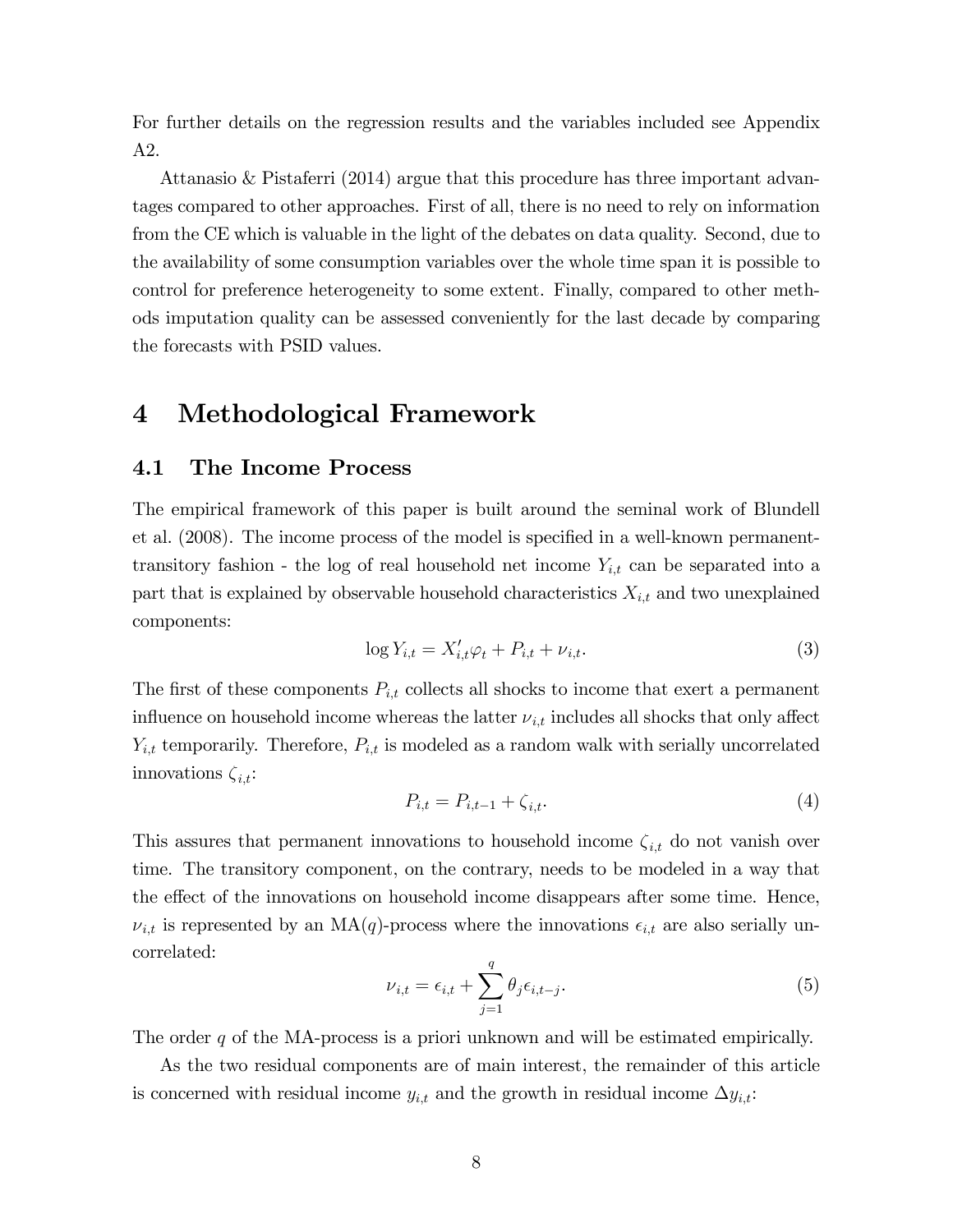$$
y_{i,t} = \log Y_{i,t} - X'_{i,t} \varphi_t = P_{i,t} + \nu_{i,t}, \tag{6}
$$

$$
\Delta y_{i,t} = \zeta_{i,t} + \Delta \nu_{i,t}.\tag{7}
$$

The variable  $\Delta y_{i,t}$  is also needed to identify the order q of the MA-process. By assumption, the innovations  $\zeta_{i,t}$  and  $\epsilon_{i,t}$  are mutually uncorrelated. Then, all covariances of  $\Delta y_{i,t}$  and  $\Delta y_{i,t+s}$  with  $s > q+1$  are equal to zero, whereas for  $s \leq q+1$  all covariances need to be significantly different from zero. The order  $q$  can, thus, be identified by estimating  $Cov(\Delta y_{i,t}, \Delta y_{i,t+s})$  for  $s = 1,...,T-t$  and checking at which value for s the covariances cease to be significantly different from zero. Table 1 depicts the covariances for  $s = 0, 1, 2, 3$  for the years 1979 - 1996. After 1996 the frequency of PSID income data is biennial so that first differences of income cease to be available.

Table 1: Variance and Autocovariance of Income Growth

| Year | $Var\left(\Delta y_{i,t}\right)$ | $Cov(\Delta y_{i,t}, \Delta y_{i,t+1})$ | $Cov(\Delta y_{i,t}, \Delta y_{i,t+2})$ | $Cov(\Delta y_{i,t}, \Delta y_{i,t+3})$ |
|------|----------------------------------|-----------------------------------------|-----------------------------------------|-----------------------------------------|
|      |                                  |                                         |                                         |                                         |
| 1978 |                                  |                                         |                                         |                                         |
| 1979 | $0.1120***$                      | $-0.0377***$                            | $-0.0007$                               | $-0.0032$                               |
| 1980 | $0.1079***$                      | $-0.0460***$                            | 0.0032                                  | $-0.0010$                               |
| 1981 | $0.1182***$                      | $-0.0475***$                            | $-0.0034$                               | 0.0013                                  |
| 1982 | $0.1203***$                      | $-0.0483***$                            | $-0.0002$                               | 0.0013                                  |
| 1983 | $0.1236***$                      | $-0.0457***$                            | $-0.0021$                               | $-0.0002$                               |
| 1984 | $0.1228***$                      | $-0.0512***$                            | $-0.0018$                               | $-0.0013$                               |
| 1985 | $0.1461***$                      | $-0.0488$ ***                           | $-0.0081**$                             | 0.0004                                  |
| 1986 | $0.1356***$                      | $-0.0507***$                            | $-0.0030$                               | $-0.0037$                               |
| 1987 | $0.1351***$                      | $-0.0517***$                            | $0.0060*$                               | $-0.0032$                               |
| 1988 | $0.1358***$                      | $-0.0567***$                            | $-0.0029$                               | $-0.0018$                               |
| 1989 | $0.1324***$                      | $-0.0450***$                            | 0.0007                                  | 0.0014                                  |
| 1990 | $0.1302***$                      | $-0.0494***$                            | $-0.0055$                               | $-0.0041$                               |
| 1991 | $0.1389***$                      | $-0.0541***$                            | $-0.0012$                               | 0.0044                                  |
| 1992 | $0.1734***$                      | $-0.0764***$                            | $-0.0029$                               | $-0.0015$                               |
| 1993 | $0.2017***$                      | $-0.0825***$                            | 0.0016                                  | 0.0002                                  |
| 1994 | $0.1930***$                      | $-0.0680***$                            | $-0.0058$                               |                                         |
| 1995 | $0.1828***$                      | $-0.0664***$                            |                                         |                                         |
| 1996 | $0.1880***$                      |                                         |                                         |                                         |
|      |                                  |                                         |                                         |                                         |

Note: \*  $p < 0.05$ , \*\*  $p < 0.01$ , \*\*\*  $p < 0.001$ 

The values in Table 1 show that - as expected - the variances of the first difference of residual income are always positive and significantly different from zero. The first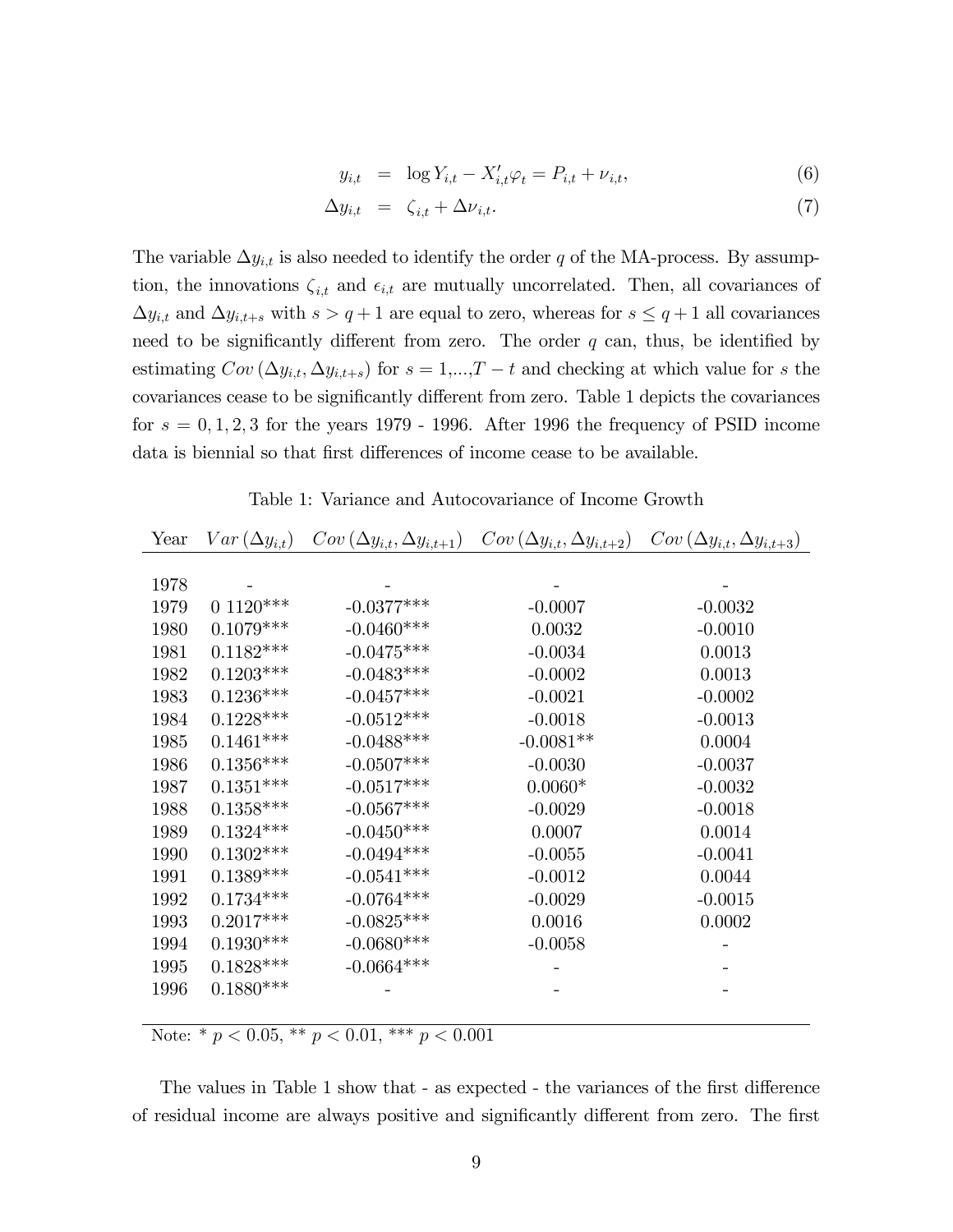autocovariance of income change is always negative and significantly different from zero. The second and the third autocovariance are very close to zero, sometimes positive and sometimes negative. Statistically, they cannot be distinguished from being zero in nearly all cases. This pattern is in line with  $q = 0$ , i.e. with a transitory income component that is a simple idiosyncratic shock and does not show any moving averagebehavior. Thus, PSID data in my sample can be described best by the following income process:

$$
\log Y_{i,t} = X'_{i,t} \varphi_t + P_{i,t} + \epsilon_{i,t}.\tag{8}
$$

This income process has often been used for PSID data (e.g. Heathcote et al. 2010). It is a special case of the more general income process of Blundell et al. (2008) since there is no difference between the transitory shock  $\nu_{i,t}$  and the transitory innovation  $\epsilon_{i,t}$ .

#### 4.2 The Response of Consumption to Income Shocks

The second central equation in the model of Blundell et al. (2008) is the equation that describes how transitory and permanent shocks are transmitted into (residual) household consumption. Economic theory predicts that the reaction of household consumption is driven by the state of the financial markets of the economy. In the case of perfect insurance markets it is assumed that households can buy insurance against any kind of shock and, thus, their consumption does not react at all to transitory or permanent income shocks. In a situation where the Önancial markets allow only selfinsurance via a non-contingent bond, households accumulate savings that enable them to buffer temporary shocks to income, but permanent shocks will affect the level of consumption. Finally, when credit markets are imperfect and households face tight borrowing constraints, transitory and permanent shocks will both be fully transmitted into consumption.

Blundell et al. (2008) do not want to presuppose any kind of financial market, but prefer to allow the amount of insurance with respect to both kinds of income shocks to be determined freely. Hence, two parameters  $\phi_{i,t}$  and  $\psi_{i,t}$  are introduced that govern how much of the permanent and transitory shocks is transmitted into consumption. Therefore, the change in residual consumption is determined by

$$
\Delta c_{i,t} = \phi_{i,t} \zeta_{i,t} + \psi_{i,t} \epsilon_{i,t} + \xi_{i,t} \tag{9}
$$

where  $c_{i,t}$  is residual real household consumption,  $\phi_{i,t}$  is the parameter for insurance against a permanent income shock and  $\psi_{i,t}$  is the counterpart with respect to a transi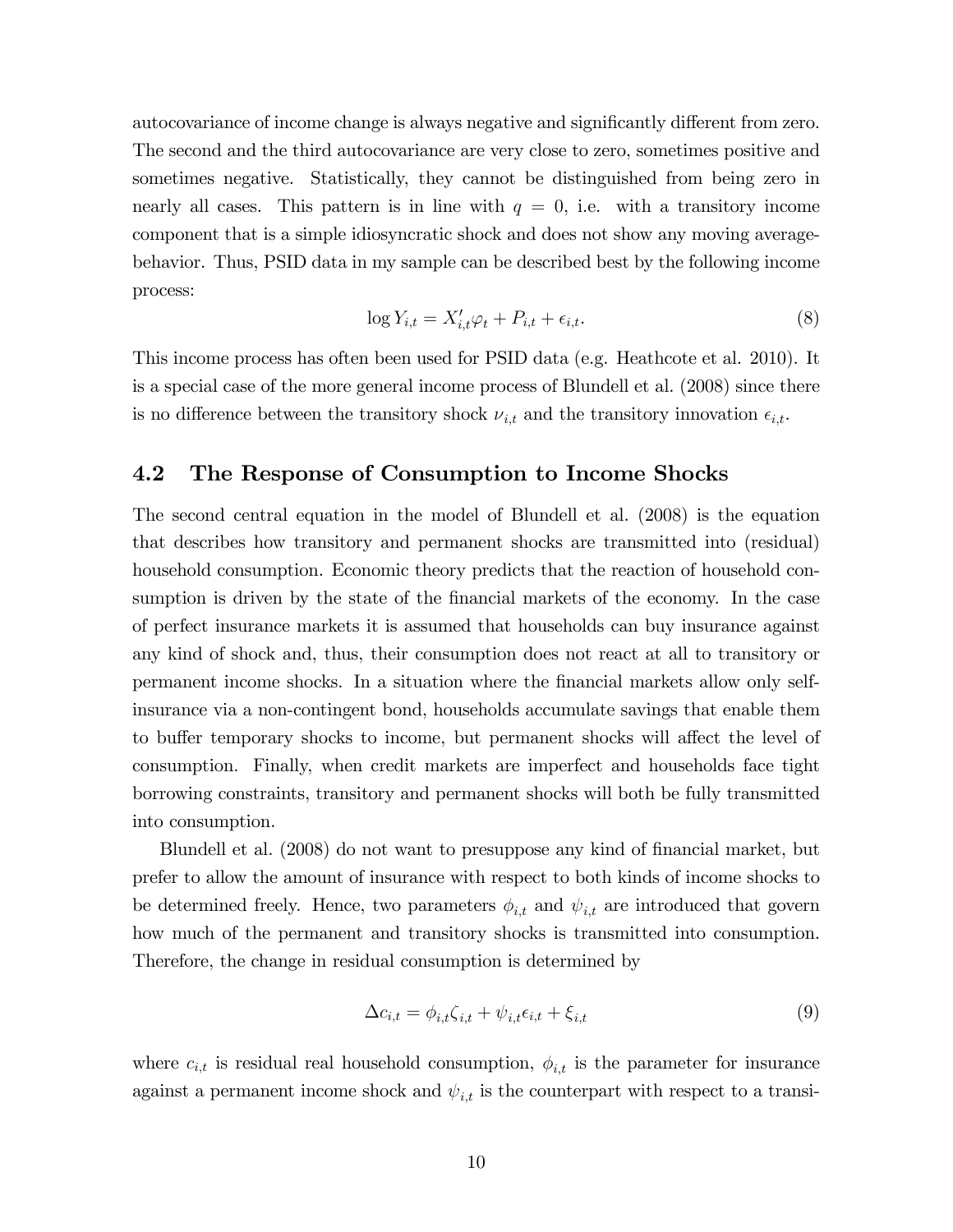tory shock. Both parameters theoretically lie between zero and one: If a parameter is zero, the shock does not affect consumption at all. If a parameter is one, the shock fully translates into consumption. If the parameter lies between zero and one, Blundell et al. speak of "partial insurance". Finally, the term  $\xi_{i,t}$  allows for unobserved heterogeneity and captures all innovations to residual consumption growth that are not related to income changes.

Since it is very likely that the imputed consumption variable is measured with error, equation (9) needs to be expanded to allow for measurement error. Blundell et al. therefore use the following variant of equation (9) for estimation:

$$
\Delta c_{i,t} = \phi_{i,t} \zeta_{i,t} + \psi_{i,t} \epsilon_{i,t} + \xi_{i,t} + u_{i,t}^c - u_{i,t-1}^c.
$$
\n(10)

The advantage of this framework is its flexibility - both the variances of transitory and permanent shocks as well as the insurance parameters are in general allowed to change over time. Due to this fact the framework can also be used to analyze whether the prediction of Krueger & Perri (2006) on the development of consumption inequality can be confirmed by the data. Their model assumed that financial markets react endogenously to increasing income inequality by extending credit supply. Thus, they assume that over time the level of insurance to income shocks increases. As they do not differentiate between transitory and permanent shocks to income, it is not possible to tell which one of the two population mean values  $\phi_t$  and  $\psi_t$  needs to decrease, but it is clear that if the mechanism that Krueger & Perri (2006) describe is present, a decrease in either  $\phi_t$  or  $\psi_t$  needs to be found.

On the other hand, Blundell et al. (2008) stress the fact that it is the kind of shock that determines the evolution of consumption inequality. They explain the lack of a response of consumption inequality to the rise in income inequality by an ever larger fraction of well-insured transitory shocks. If their result for the 1980s is a general finding than we should find (i)  $\phi_t > \psi_t$ , i.e. transitory shocks are better insured than permanent shocks, and (ii)  $\phi_t$  and  $\psi_t$  do not vary over time.

These are clearly extreme characterizations of the transmission of income inequality to consumption inequality. Of course, both explanations can be present at the same time and work together. However, this investigation makes it possible to analyze how much of the lack of response of consumption inequality to income inequality is due to changed insurance and how much is due to changing shocks.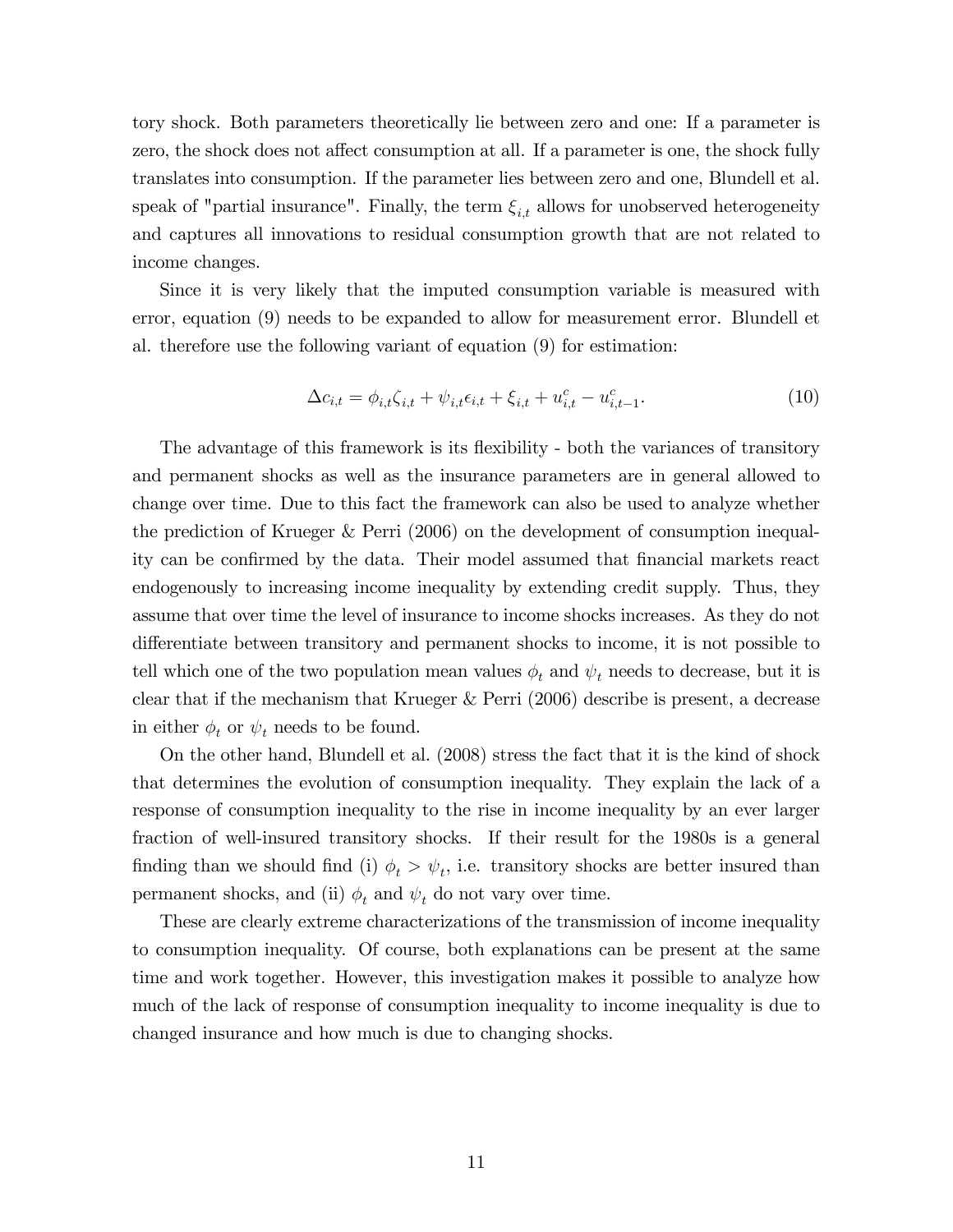#### 4.3 Minimum Distance Estimation of the Model Parameters

The model parameters are estimated by collecting the variances, covariances and autocovariances of  $\Delta y_{i,t}$  and  $\Delta c_{i,t}$  for all t and then minimizing the distance between the empirical covariances and the parameters predicted by the parametric income-consumption model. Using the first differences of variables in estimation has a long tradition especially in labor economics that traces back to Abowd  $& Card (1989)$ . Thus, it first needs to be analyzed what the two central equations (8) and (10) imply for the empirical variances and covariances. Specifying the income process with  $q = 0$  has the consequence that only the first autocovariance of income growth is different from zero:

$$
Var (\Delta y_{i,t}) = Var (\zeta_{i,t}) + Var (\epsilon_{i,t}) + Var (\epsilon_{i,t-1}),
$$
  
\n
$$
Cov (\Delta y_{i,t}, \Delta y_{i,t+1}) = -Var (\epsilon_{i,t}),
$$
  
\n
$$
Cov (\Delta y_{i,t}, \Delta y_{i,t+s}) = 0 \quad \forall s > 1.
$$

The first autocovariance of income change identifies the variance of the transitory shocks and together with  $Var(\Delta y_{i,t})$  also the variance of permanent income shocks can be identified. Hence, variances and autocovariances of the change in residual income suffice in general to identify  $Var(\epsilon_{i,t})$  and  $Var(\zeta_{i,t})$ . However, adding also the consumption moments helps to improve the estimation.

The autocovariances of the change in residual consumption have a similar structure. Due to the consumption-martingale property changes in consumption today are related to changes in the past or the future only via measurement error. The autocovariances of (10) can be summarized by:

$$
Var (\Delta c_{i,t}) = \phi_t^2 Var (\zeta_{i,t}) + \psi_t^2 Var (\epsilon_{i,t}) + Var (\xi_{i,t}) + Var (u_{i,t}^c) + Var (u_{i,t-1}^c),
$$
  
\n
$$
Cov (\Delta c_{i,t}, \Delta c_{i,t+1}) = -Var (u_{i,t}^c),
$$
  
\n
$$
Cov (\Delta c_{i,t}, \Delta c_{i,t+s}) = 0 \quad \forall s > 1.
$$

The autocovariance with respect to  $t+1$  identifies the variance of measurement error in consumption  $Var(u_{i,t}^c)$ , but the variance of unobserved heterogeneity in consumption growth  $Var(\xi_{i,t})$  can only be identified if the insurance parameters  $\phi_t$  and  $\psi_t$  are known.

To identify  $\phi_t$  and  $\psi_t$  the covariances between income and consumption changes are of crucial importance. The covariances between  $\Delta c_{i,t}$  and  $\Delta y_{i,s}$  are as follows: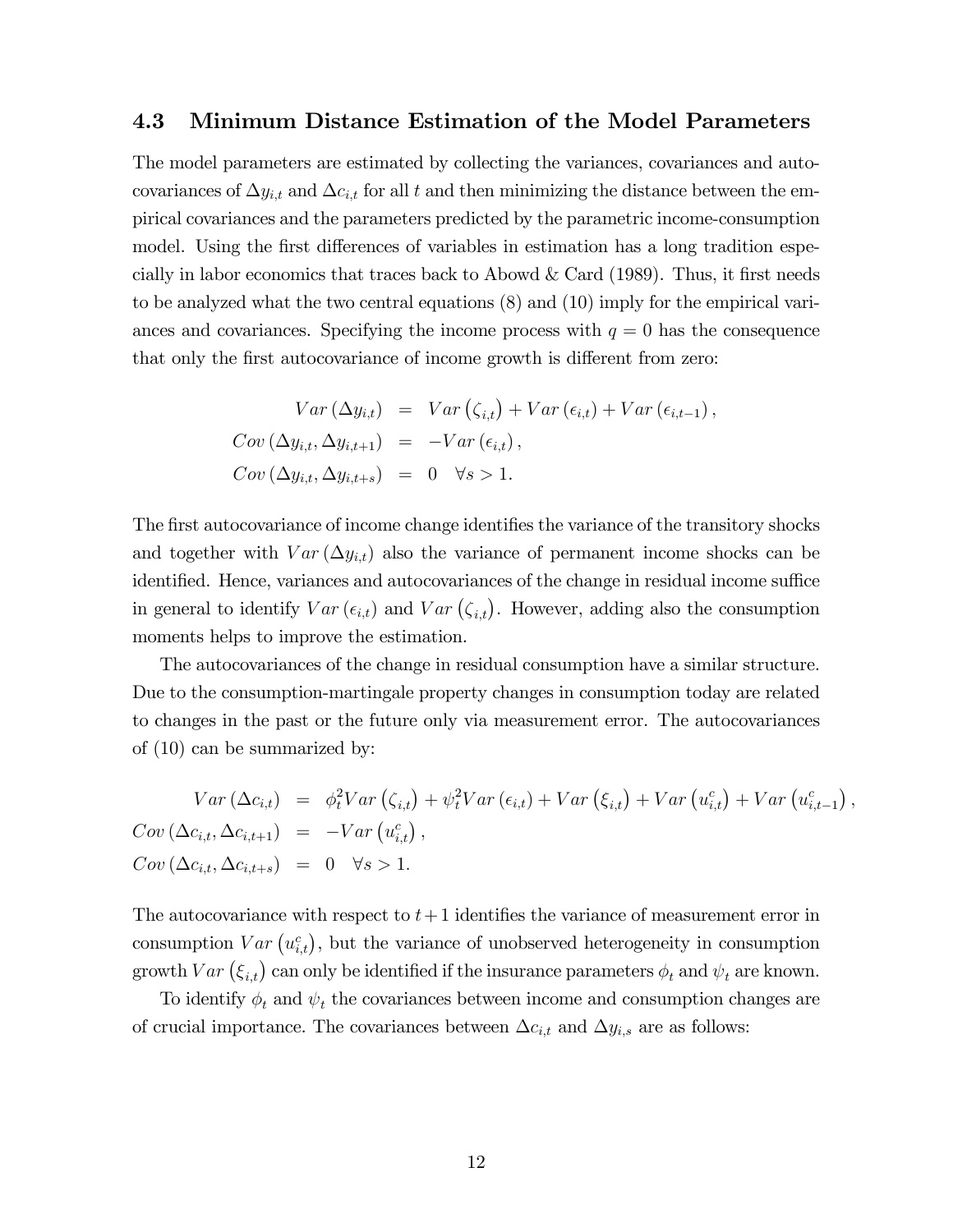$$
Cov (\Delta c_{i,t}, \Delta y_{i,t}) = \phi_t Var (\zeta_{i,t}) + \psi_t Var (\epsilon_{i,t}),
$$
  
\n
$$
Cov (\Delta c_{i,t}, \Delta y_{i,t+1}) = -\psi_t Var (\epsilon_{i,t}),
$$
  
\n
$$
Cov (\Delta c_{i,t}, \Delta y_{i,t+s}) = 0 \quad \forall s > 1 \text{ and } s < 0.
$$

It can be seen that the three sets of second moments  $Cov(\Delta y_{i,t}, \Delta y_{i,t+s})$ ,  $Cov(\Delta c_{i,t}, \Delta c_{i,t+s})$ and  $Cov(\Delta c_{i,t}, \Delta y_{i,t+s})$  for all t and s suffice to identify the key model parameters  $\phi_t$ ,  $\psi_t$ ,  $Var(\zeta_{i,t})$ ,  $Var(\epsilon_{i,t})$ ,  $Var(u_{i,t}^c)$  and  $Var(\xi_{i,t})$ . As in principle all parameters of the model are allowed to vary over time<sup>2</sup>, this method enables us to analyze how much consumption inequality is driven by changes in the insurance parameters and how much by changes in the income shock variances.

Note that the covariance relationships are set up for annual data. As PSID data has a biennial frequency after 1997, the procedure has to be slightly adjusted. The first differences  $\Delta c_{i,t}$  and  $\Delta y_{i,t}$  cease to be available and it has to be relied on second seasonal differences  $\Delta_2 c_{i,t} = c_{i,t} - c_{i,t-2}$  and  $\Delta_2 y_{i,t} = y_{i,t} - y_{i,t-2}$ . However, this change does not cause major problems to the model. Appendix A3 contains more details on the estimation process and shows how to ensure identification of the parameters with biennial data.

# 5 Results

Figure 1 shows the development of income and consumption inequality over time where inequality is measured as the standard deviation of log-variables. In line with much of the literature income and consumption inequality are both increasing over time, but inequality of imputed consumption increases far less than the inequality of household net income. This is not only true for overall income and consumption inequality represented by solid lines, but also for their residual measures, i.e. the share of inequality that cannot be explained by observable characteristics, which are depicted by the dotted lines.

To generate income and consumption residuals an OLS-regression is run that controls for a set of observable characteristics including the number of persons in the household, employment status and education of head (and spouse if present), state of residence, ethnicity, sex and age of the household head and presence of other income earners in the household. The effect of most right-hand side variables is allowed to vary

<sup>&</sup>lt;sup>2</sup>Since there is no economic intuition why  $Var(\xi_{i,t})$  should vary over time, this parameter is treated as stationary to speed up computation.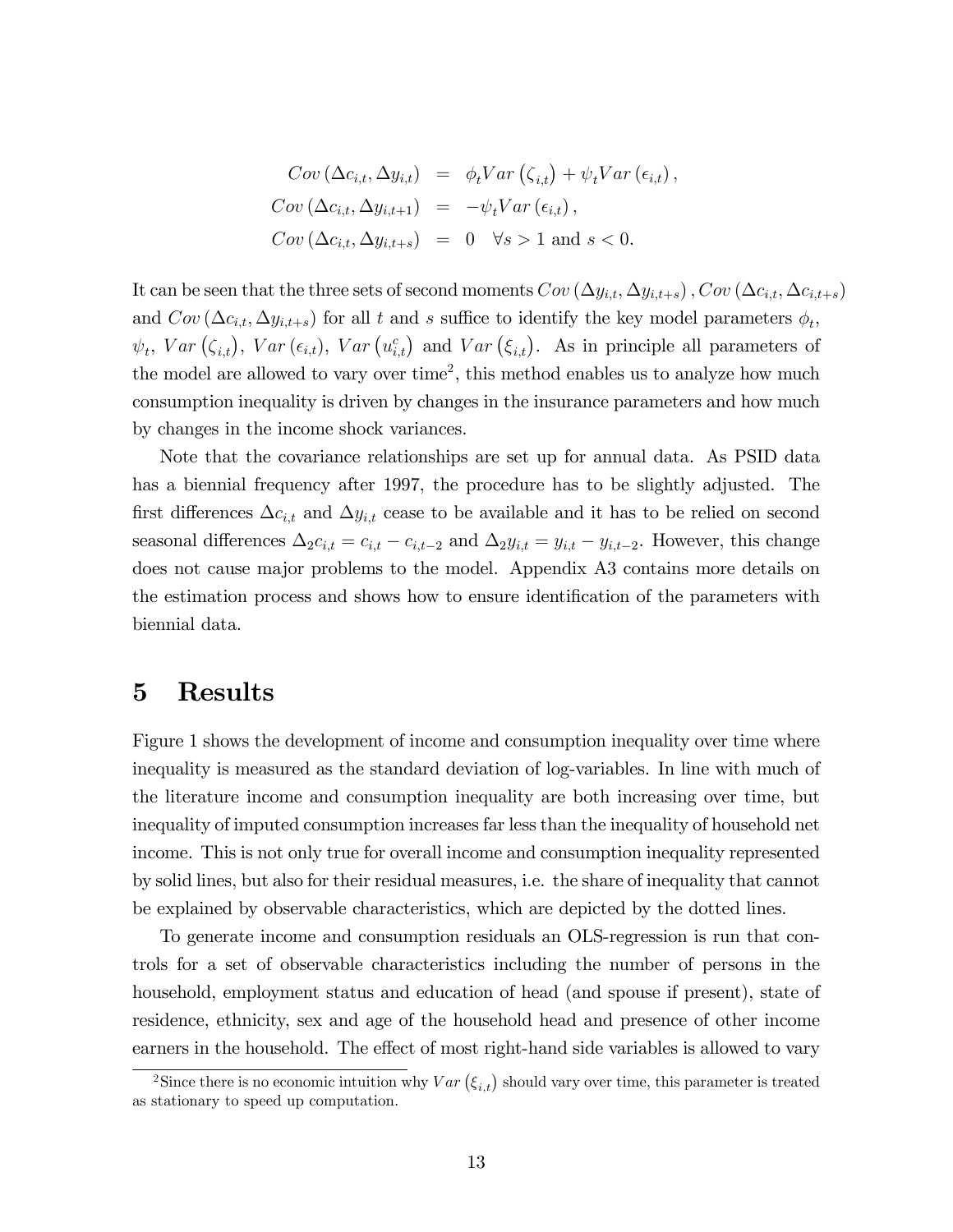

Figure 1: Inequality of household income and consumption, overall and residual

with the respective year.  $\mathbb{R}^2$  for the income regression is 0.570, for the consumption regression it is 0.746 showing that a larger amount of household consumption can be explained by observable characteristics.

It can also be seen in Figure 1 that the increase in overall income inequality is nearly fully driven by an increase in residual income inequality. Overall income inequality increases by 0.232 between 1978 and 2010 whereas residual income inequality increases by 0.220. Residual consumption inequality even increases faster than overall inequality. Overall consumption inequality rises by 0.040 while residual inequality rises by 0.060 over the same time span. That is why the analysis in the following is concentrated on the residual measures of income and consumption that are the driving forces of the increase in overall income and consumption inequality in the last three decades.

#### 5.1 Minimum Distance Results

Figure 2 depicts the development of  $Var(\zeta_{i,t})$  and  $Var(\epsilon_{i,t})$  at the aggregate level over time as estimated by the minimum distance procedure (estimation results and standard errors can also be found in Tables A3 and A4 in Appendix A3). It can be seen at first glance that the variance of transitory innovations which affect income only in the respective year is always larger in magnitude compared to the variance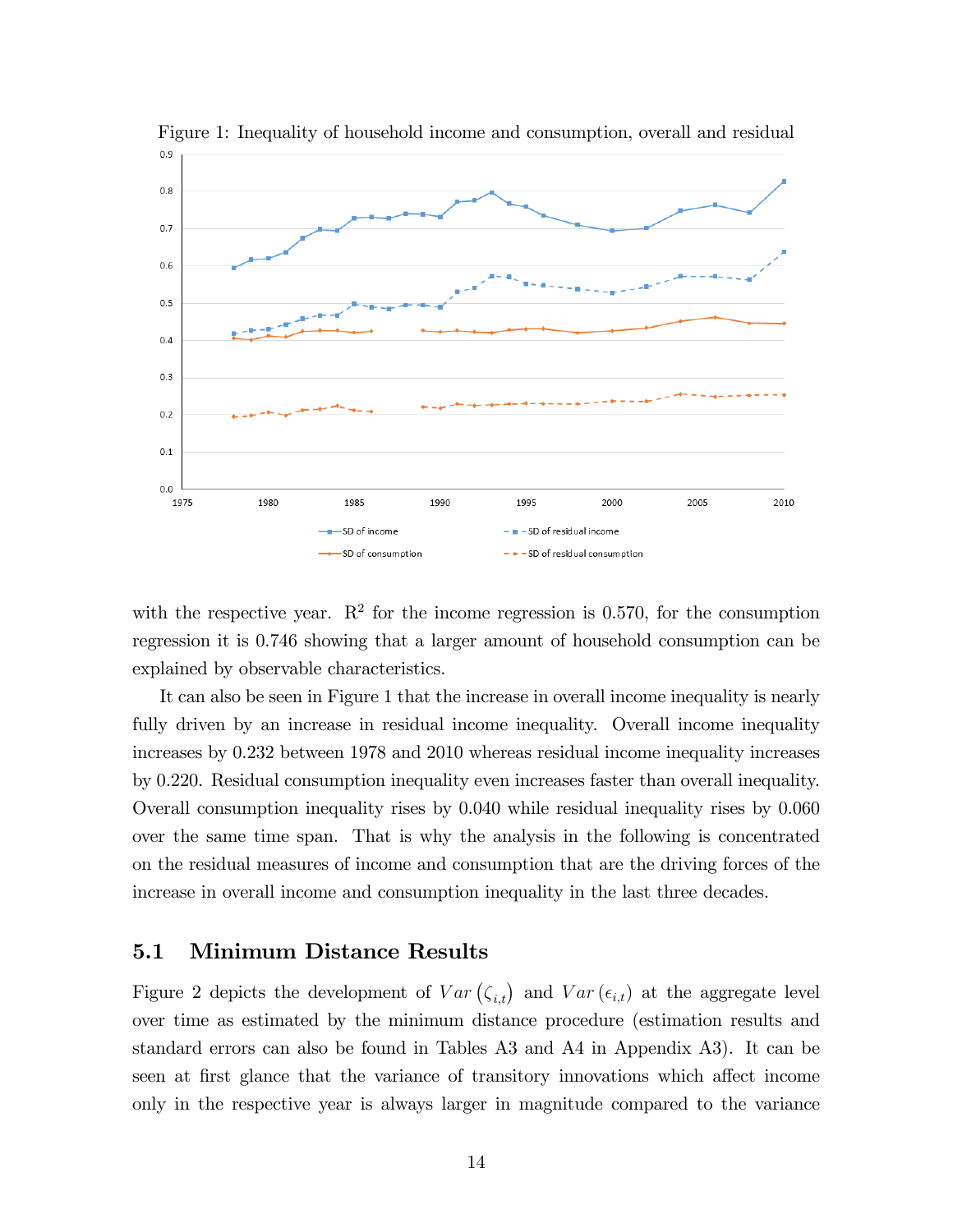of permanent innovations whose effect on household income is lasting. Moreover, the transitory variance is increasing steadily over time whereas it is harder to detect a general trend for the variance of permanent innovations. The latter increases during the first half of the 1980s but decreases again to the initial level by the end of the 1980s. In the 1990s the permanent variance increases substantially, but then drops below the starting level in 1998 and stays there until the end of the sample period. In total, the variance of permanent innovations is more or less flat or even slightly decreasing so that on average the difference in the levels of  $Var(\zeta_{i,t})$  and  $Var(\epsilon_{i,t})$  is increasing over time. Additionally, the variance of transitory innovations ends with a jump upward in 2010. This could be a consequence of the Önancial crisis which substantially increased (temporary) unemployment.



Figure 2: Variance of permanent and transitory innovations over time

Figure 2 gives a first hint why consumption inequality does not increase as strongly as income inequality does. The composition of overall income inequality changes over time and the transitory part becomes more and more dominant. In case transitory shocks are easier to insure than permanent shocks, consumption will not be affected as much by an increase in the size of the former compared to a potential increase in permanent shocks by the same magnitude. However, this conclusion depends on the size of the insurance parameters. If these were constant over time, a steady increase in transitory inequality and a constant permanent inequality should lead to a steady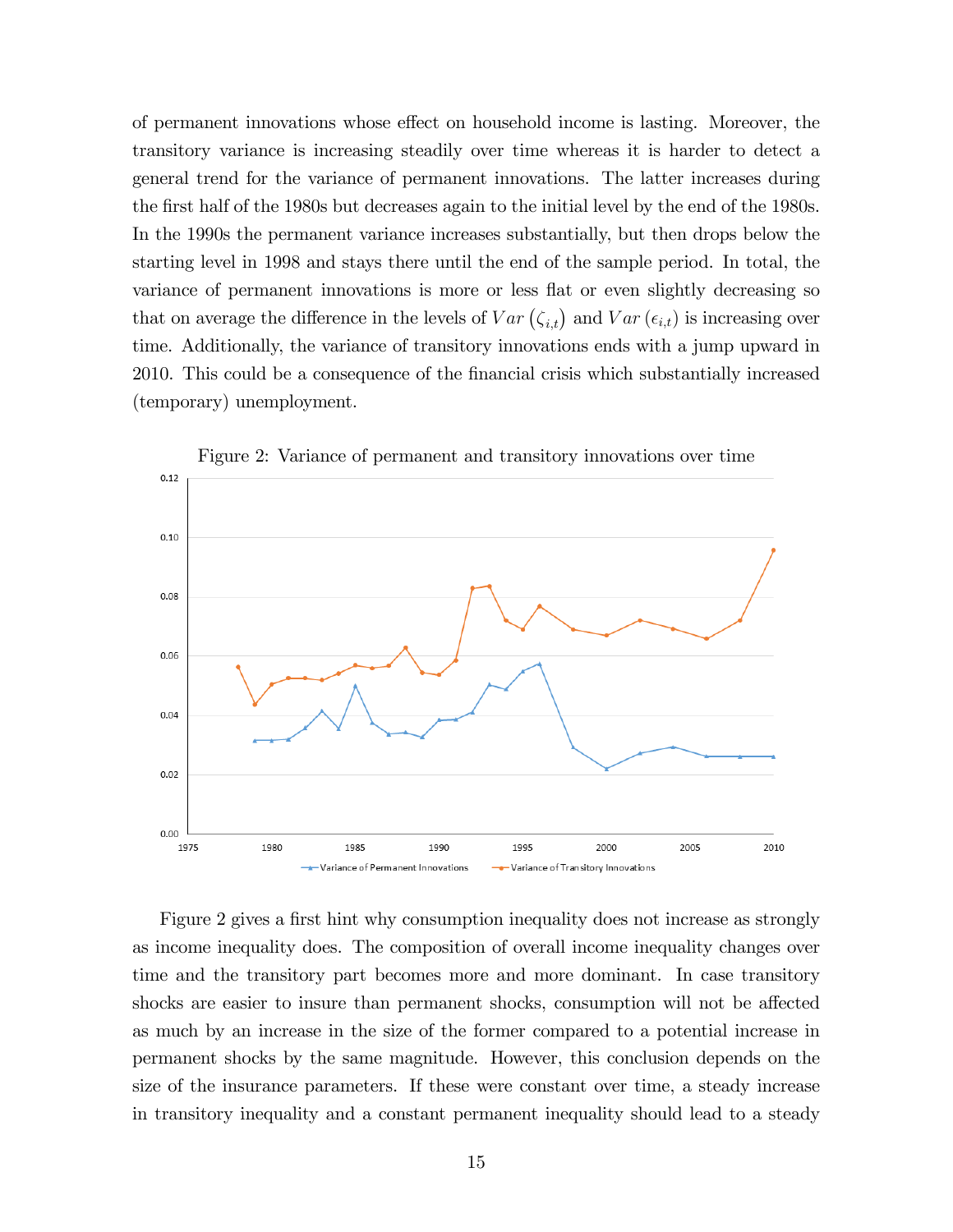increase in consumption inequality. If the insurance parameters also changed over time, the development of consumption inequality could be different.

The development of the parameters of insurance against transitory and permanent shocks is shown in Figure 3 that also depicts  $95\%$  confidence bands for both parameters. To ease computation  $\phi_t$  and  $\psi_t$  have not been estimated separately for every single year, but time groups of around 4 years have been used (1979-1982, 1983-1986, 1990-1993, 1994-1998, 1999-2002, 2003-2006, 2007-2010). These groups should suffice to determine general trends over time.

Figure 3: Development of insurance parameters over time with 95-percent confidence intervals



Figure 3 reveals some remarkable results: First, as expected above and also found by other studies, the insurance parameter  $\phi_t$  always lies above  $\psi_t$ . This means that transitory shocks to income affect consumption to a lesser degree than permanent shocks to income in all years. Second, the insurance parameters are not constant over time at all. Both  $\phi_t$  and  $\psi_t$  decrease steadily during the 1980s, the 1990s and most of the 2000s signaling an improvement in the insurance of income shocks. Estimated coefficients in the later periods lie outside the confidence bands of the initial period for both insurance parameters. Thus, the improvement in insurance is also statistically significant. The improvement is stronger in absolute terms for the insurance against permanent shocks whose parameter decreases from 0.325 to 0.186 between 1978 and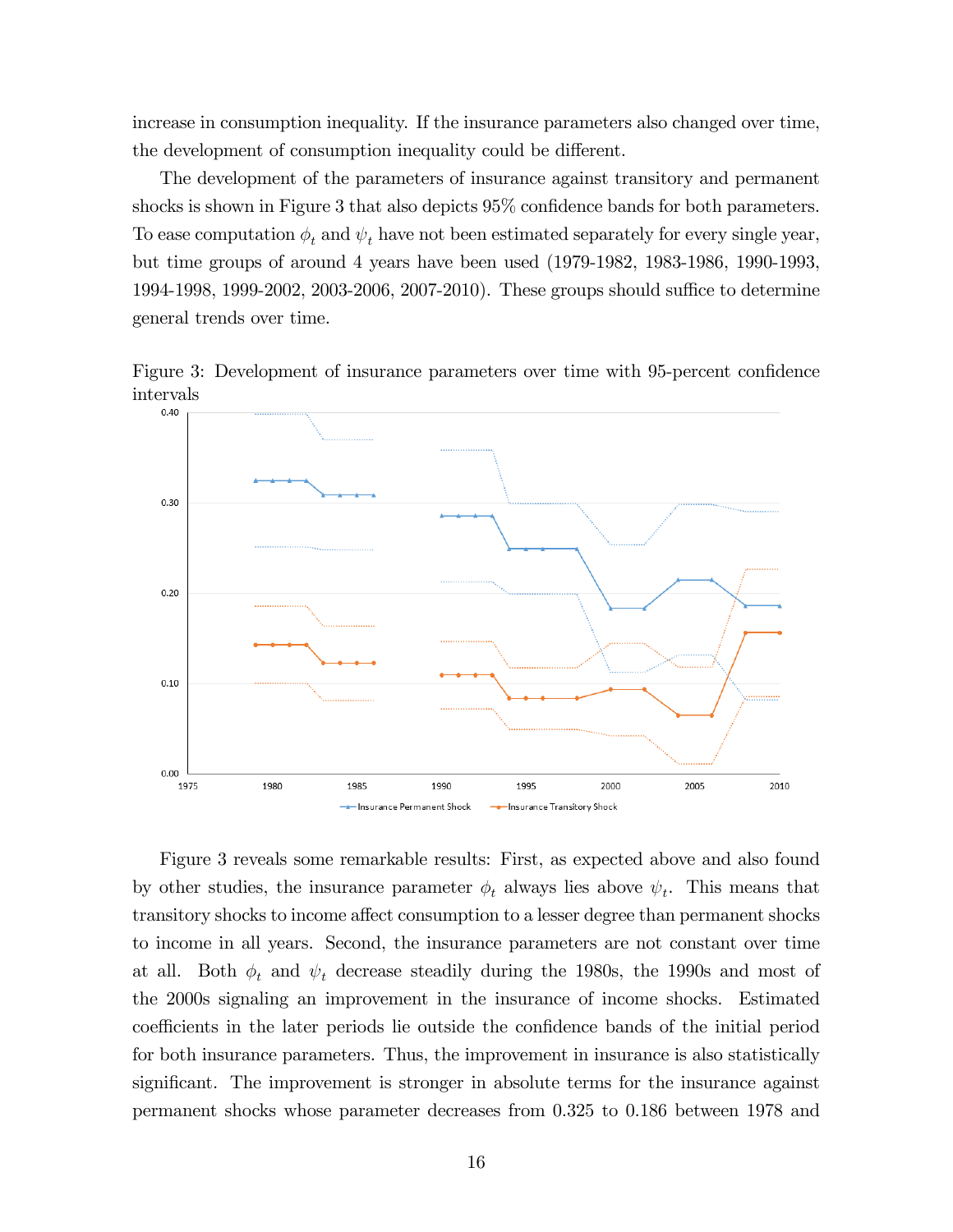2010. The respective parameter for the insurance against transitory shocks declines from 0.143 to 0.064 between 1978 and 2006. Third, insurance against transitory income shocks jumps up drastically in the final period  $(2007-2010)$  that includes the financial crisis. This jump, though, indicates that the parameters also react to business cycle fluctuations.

Finally, although the degree of insurance against shocks is changing substantially over the course of the three decades, the level of  $\phi_t$  and  $\psi_t$  between 1978 and 1993 is relatively stable. Both series are decreasing, but the differences in parameters are relatively small compared to the change over the whole sample period and they are not statistically significant. Hence, these results do not contradict the observations of Blundell et al. (2008) who find constant parameters in their study that covered the years between 1979 and 1992. Their result breaks down, though, when observations for the years 1994-2010 are added.

#### 5.2 Subgroup Analysis

Krueger et al. (2010) and Meyer & Sullivan (2013b) have found that for households above the median consumption inequality follows income inequality closely while for households below the median there is nearly no reaction of consumption inequality to increasing income inequality. It is a priori unclear whether this divergence stems from differences in insurance or in the composition of shocks. It has been shown earlier that the composition of transitory and permanent income inequality differs significantly for demographic subgroups (Meghir & Pistaferri 2004, Ludwig 2014). However, it is intuitive to assume that demographic subgroups also differ in their ability to absorb shocks to income.

Households headed by couples usually have many different sources of income and when a shock hits e.g. the labor income of the head, this shock can be attenuated by adjusting e.g. the labor income of the spouse. Educated households on average earn higher incomes and should therefore have a better access to credit as well as a higher stock of savings to buffer shocks. Therefore, we differentiate between four different population subgroups: Highly educated couple households, less educated couple households, highly educated single households and less educated single households.<sup>3</sup>

Figure 4 depicts the trends of the insurance parameters for these subgroups. Quali-

 $3$ All individuals that have spent twelve years or less in education ("only high school") are classified as "less educated". Individuals that have thirteen years of education or more ("at least some college") are classified as "highly educated". Highly educated couple households are only those where both partners have spent more than 12 years in education.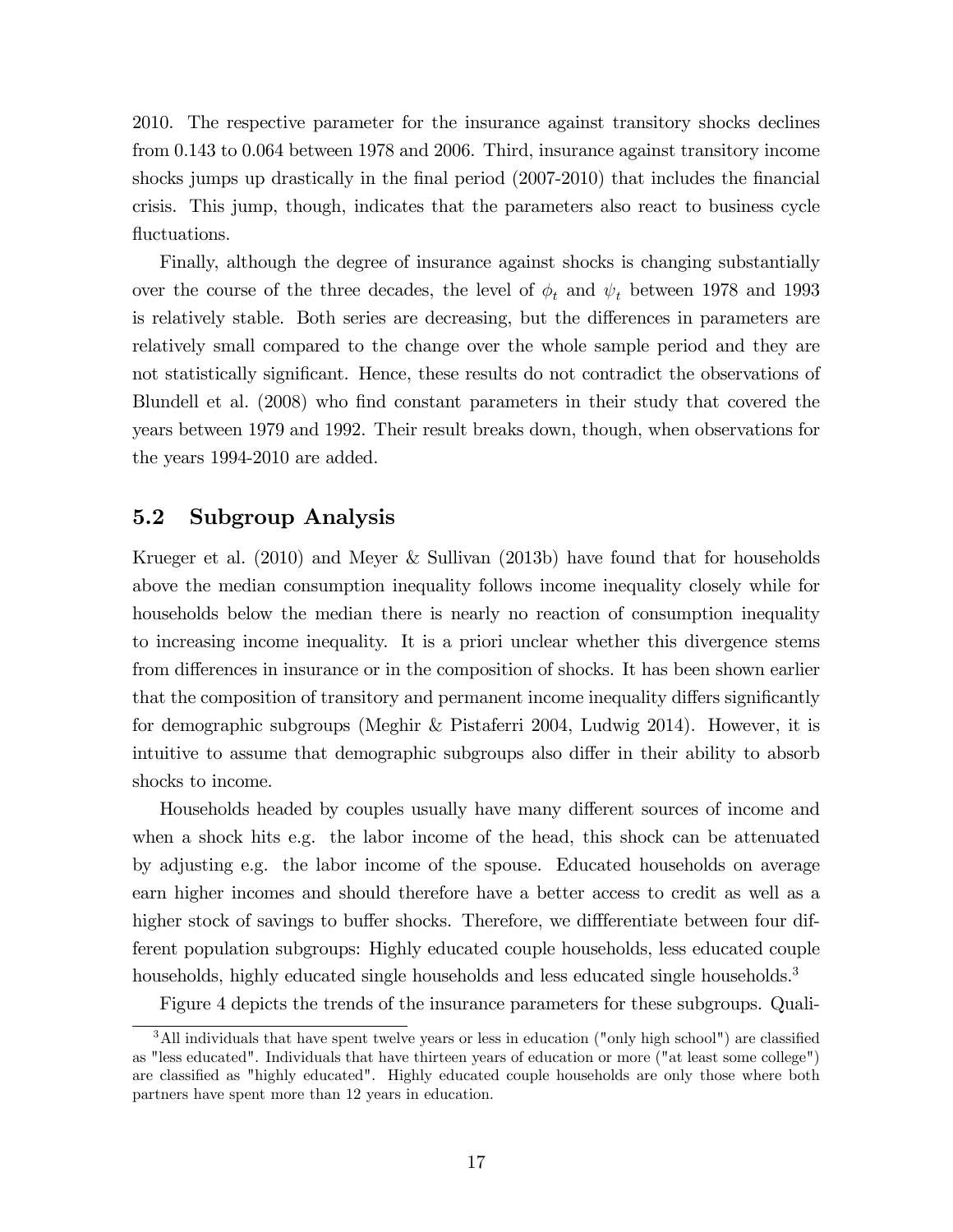

Figure 4: Insurance parameters for demographic subgroups over time

tatively, the development in most years for most groups does not differ from the aggregate case:  $\phi_t$  usually lies above  $\psi_t$ ,  $\phi_t$  decreases over the whole time horizon whereas  $\psi_t$  decreases until 2006 before it jumps upward. However, there are also some rather counterintuitive deviations from the aggregate: Both insurance parameters for educated couples do not seem to have a decreasing trend over time, for the less educated subgroups there are some years where transitory shocks are less well insured than permanent ones and for highly educated singles it is not  $\psi_t$  that jumps upward in the final period but  $\phi_t$ . A possible explanation for these deviations is the lower sample size in the subgroups that could lead to less preicse estimates.

The differences between the subgroups concerning the insurance against permanent shocks are in line with general intuition: Highly educated couples are the group that is insured best against permanent shocks to income in the 1980s and 1990s. Both less educated couples and singles are less well insured against permanent shocks compared to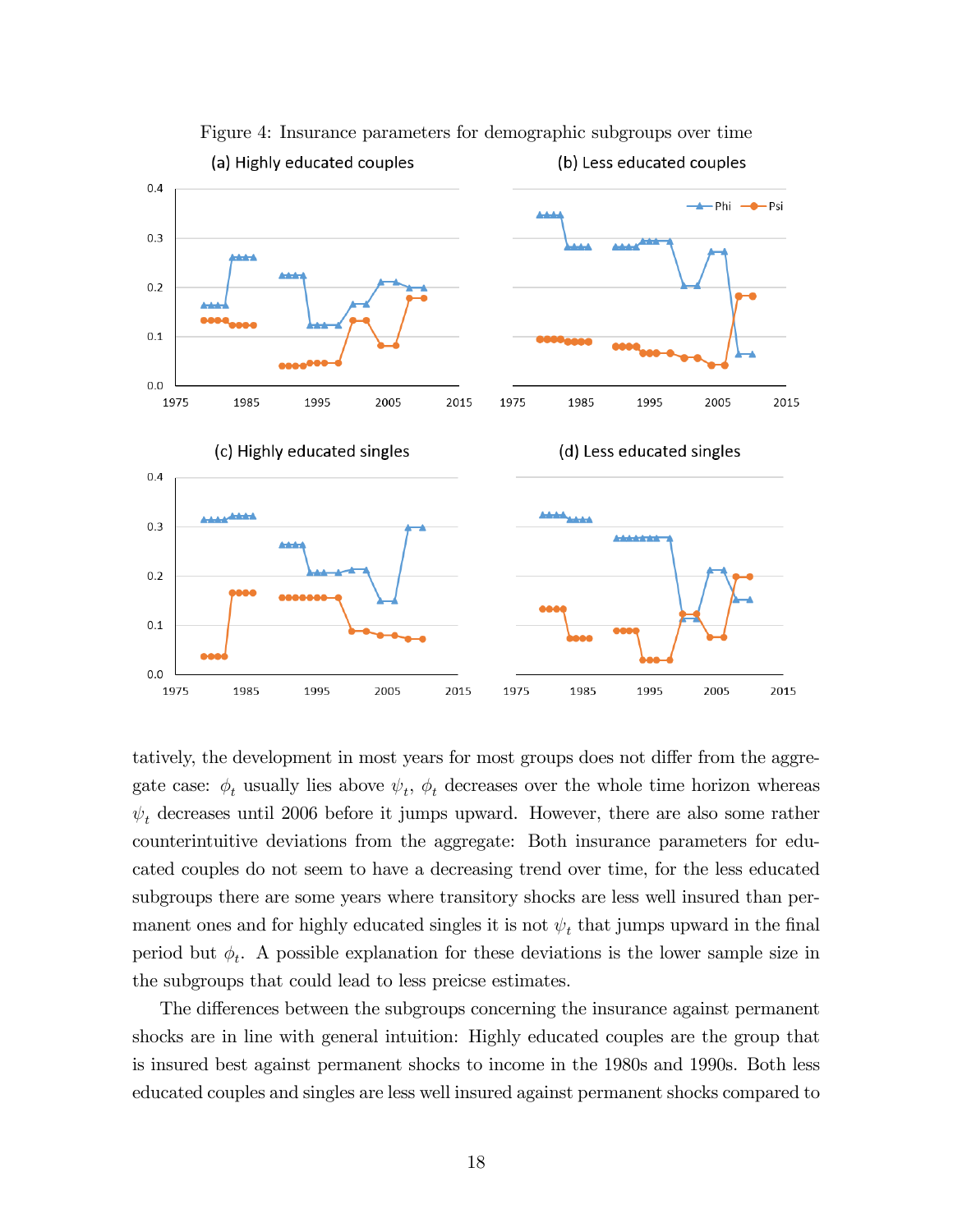their respective highly educated counterparts. The insurance against transitory shocks, on the contrary, does not seem to differ very much between the demographic subgroups.

Quantitatively, it is surprising how small the differences between the four groups are. Especially, the differences between couple and single households are minor. This is stunning since couples can buffer shocks to the income of one partner by adjusting the income of the other partner, a possibility that single households obviously lack. Except for the fact that educated couples are found to be better insured against permanent shocks the differences between educated and less educated households are also found to be negligible.

The variances of transitory and permanent shocks to income are not shown here for the subgroups. However, there are significant differences between groups: the magnitude of both shocks is considerably higher for singles compared to couples and permanent shocks are relatively more important for the highly educated groups. This is in line with earlier research (Ludwig 2014). Hence, the results suggest that the degree of insurance does not differ substantially between demographic groups, rather it is the size of the shocks that matters for differences in consumption inequality.

#### 5.3 Robustness

The robustness of the findings can be assessed by varying (i) the kind of variables used as well as (ii) the observations included in the sample. The first set of robustness tests tries to figure out by how much the results depend upon the imputed consumption variable. Two kinds of alternative consumption variables are logical candidates: the real values for total household consumption of food that are available for the whole sample and the real values for household nondurable consumption which are available from 1998 on.

Using only food consumption allows to check whether the improvement in consumption insurance can also be seen for another consumption variable that is available for the whole sample period. However, an important difference to nondurable consumption arises that has already been pointed out by Blundell et al. (2008): the food consumption variable only captures a part of total nondurable consumption expenditure and the fraction of food consumption to total consumption can change over time. The estimated parameters for consumption insurance will then be a product of the true parameter and the elasticity of food consumption with respect to total consumption expenditure (e.g.  $\phi_t = \beta_t \phi_t$ , where  $\beta_t$  is the mentioned elasticity). If household incomes and the standard of living increase on average since the 1980s,  $\beta_t$  will decreases over time. Then, the estimated parameters  $\phi_t$  and  $\psi_t$  will automatically decrease as well even if the true in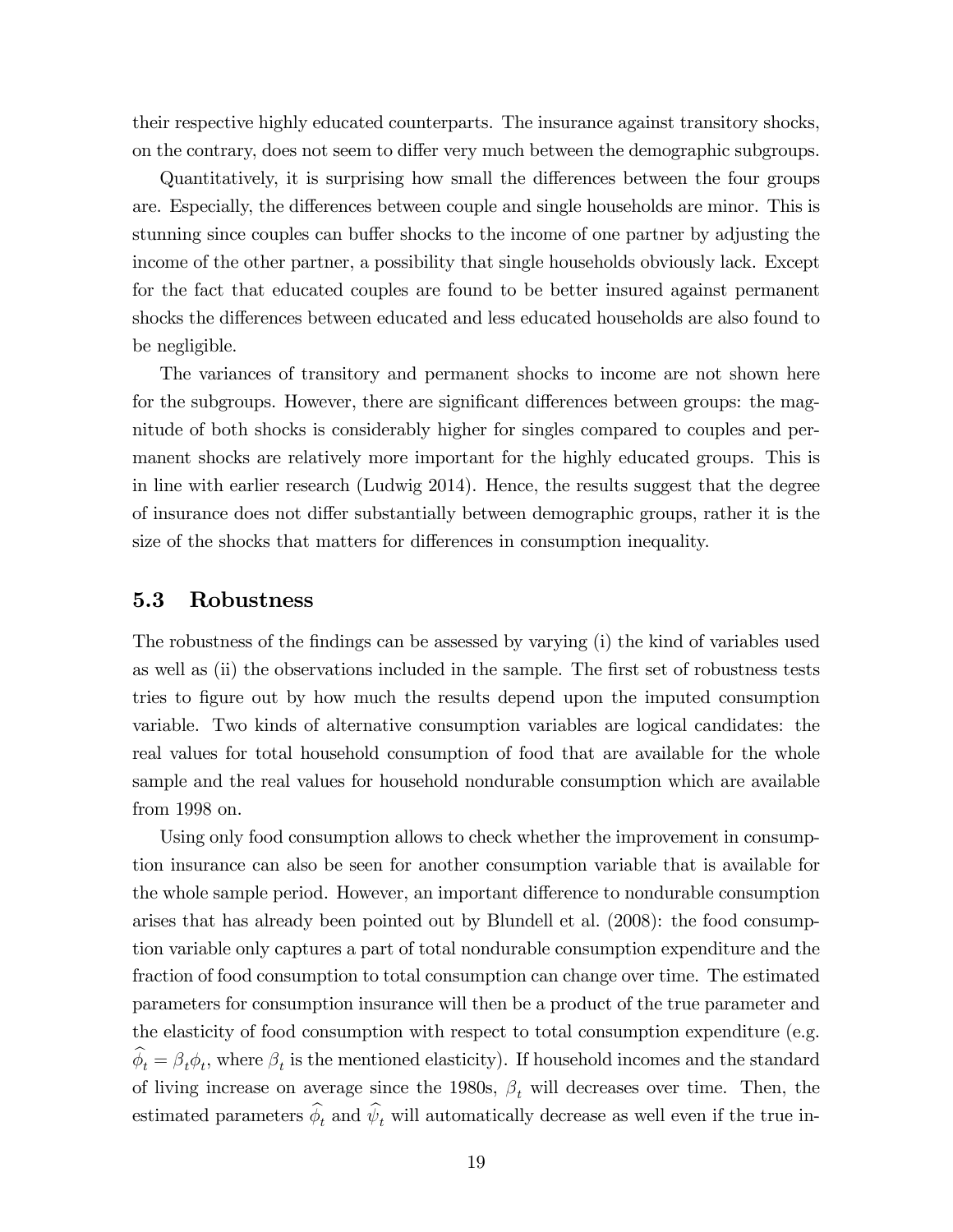surance parameters are constant. Combining a decreasing  $\beta_t$  and decreasing insurance parameters yields a stronger decrease then in the benchmark case. Thus, it can be expected that estimated insurance parameters will decrease more strongly over time when food consumption is used instead of the imputed variable for nondurable consumption. Moreover, since  $\beta_t < 1$ , the parameters found should also be smaller.

Figure A1 in the Appendix shows estimated parameters for the aggregate sample when only food consumption is used. The qualitative development is similar to the benchmark case and quantitatively the parameters show larger decreases as has been expected before. However, the estimated parameters are not smaller than in the benchmark case, but mostly larger. This counterintuitive Önding can be explained by the nature of the imputed consumption variable: As the benchmark consumption variable has been imputed, its variance is smaller in level compared to comparative real data. Since one of the main identifying equations for the insurance parameters is  $Var\left(\Delta c_{i,t}\right) = \phi_t^2 Var\left(\zeta_{i,t}\right) + \psi_t^2 Var\left(\epsilon_{i,t}\right) + Var\left(\xi_{i,t}\right) + Var\left(u_{i,t}^c\right) + Var\left(u_{i,t-1}^c\right),$  it is clear that  $\phi_t$  and  $\psi_t$  will increase when  $Var(\Delta c_{i,t})$  increases and the income shock variances are held constant. This effect can explain why the level of the insurance parameters is higher when real data for food consumption is used. However, the finding that the insurance parameters decrease more strongly over time in Figure A1 is exactly in line with expectations and backs the benchmark results.

The real values for nondurable consumption that are available for the period 1998- 2010 can be used to assess whether the estimated insurance coefficients for this period differ from the benchmark results. Again, the variances for the real consumption variable are larger compared to imputed data. Hence, the level of the estimated coefficients should be higher compared to the benchmark case, but the change over time should be comparable. Figure A2 depicts the development of  $\phi_t$  and  $\psi_t$  for the periods 2000/02,  $2004/06$ ,  $2008/10$ . For  $\psi_t$  the results are in line with expectations: the level of insurance against transitory shocks is a bit lower (i.e. the estimated parameters are higher), but the change over time is parallel to the benchmark results. For  $\phi_t$  the result is at least qualitatively similar to the benchmark case: the insurance parameter Örst increases in 2004 and then decreases back in 2008. Quantitatively, though, the level of  $\phi_t$  in the initial period  $(2000/02)$  seems to be a bit too low to be in line with the benchmark case. This deviation could be due to problems related to the initial period and the fact that only a short spell of observations is available for the real consumption variable compared to the imputed data. In general, this robustness test also shows that the level of consumption insurance varies over time and thereby supports the previous Öndings.

I have also experimented with generating a new imputed consumption variable by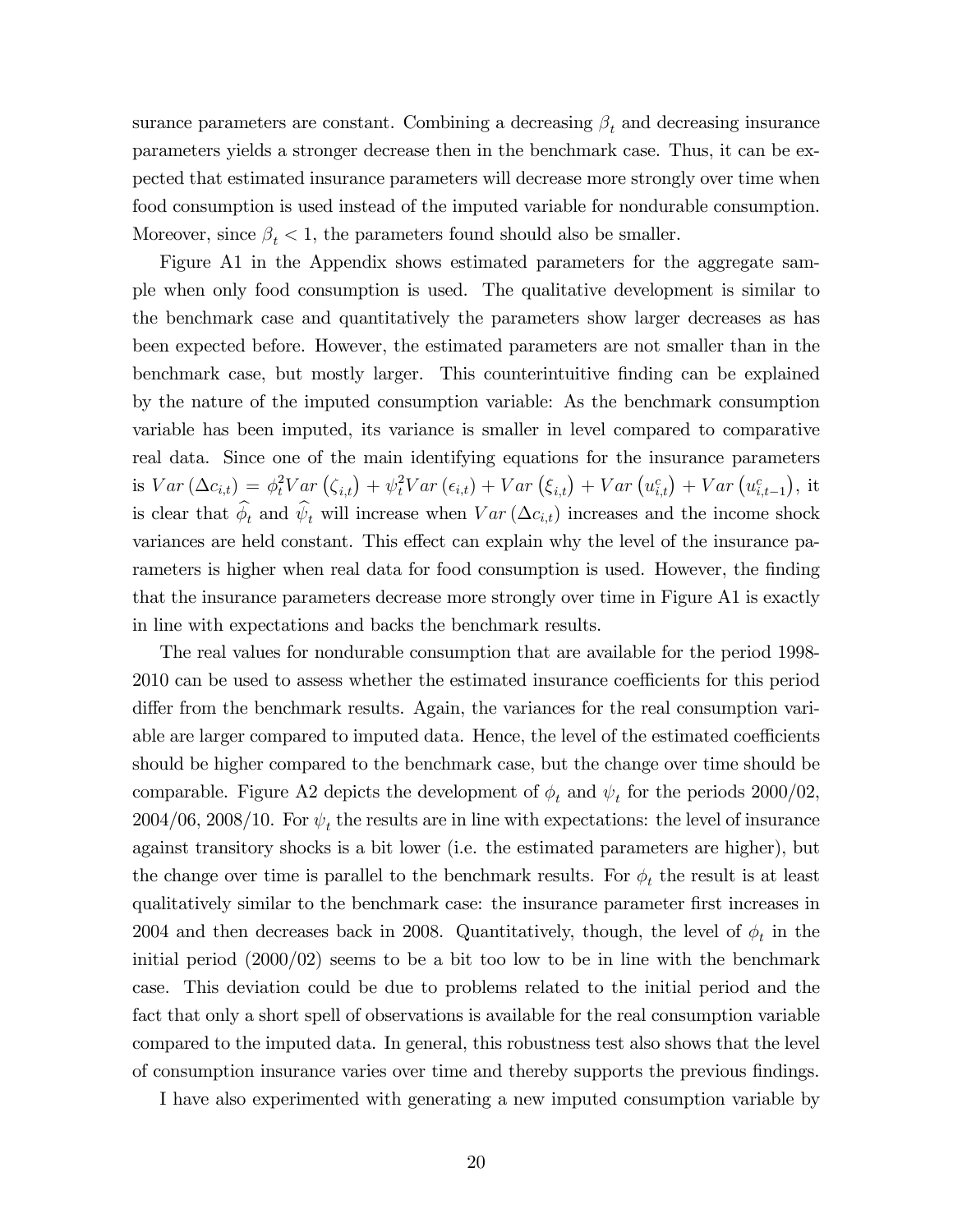using the additional consumption expenditure variables that the PSID added in 2005 (clothing, vacation and entertainment). This broadens the "net consumption" variable, but requires to drop all observations from the years 1999-2003 to rerun the imputation procedure. The results are not shown here since the outcome of the imputation regression does not differ much from the benchmark results. Thus, the results for  $\phi_t$  and  $\psi_t$ are also very close to the benchmark case.

The second set of robustness tests varies the amount of observations included in the dataset to check whether the results depend on sample selection. Many comparable studies exclude the SEO-subsample of the PSID that was introduced to collect information on poorer households in the US. Therefore, I will test how the exclusion of this subsample affects the results. Moreover, the minimum amount of observations required for a household to be included in the dataset is an arbitrary choice that needs to be controlled. The benchmark sample requires 4 observations on income for a household to be included in the dataset. This leads to a dataset consisting of a relatively high number of households with only few observations on income and consumption. To control that the results are not driven by households that are only part of the sample for few periods, I use three alternative samples that include only households with at least 30, 35 and 40 observations on income and consumption.

Figure A3 compares estimated insurance parameters for the benchmark and for the sample that excludes the SEO-subsample. Figure A4 shows the benchmark case and the sample that excludes households with less than 30 observations on income and consumption. The respective figures for a minimum of 35 and 40 observations are not depicted here, but look very similar. Both variations in sample selection do not lead to substantially different insurance parameters. In most cases the estimates are very close to each other. These results show that the improvement in consumption insurance is not a product of the sample selection used here. In general, the key findings of the paper seem to be very robust with respect to changes in the consumption variable and the sample selection.

# 6 Discussion

Figure 2 has shown that transitory shocks to household net income increase in size over time while permanent shocks are roughly constant. Figure 3, though, made clear that a changing composition of income shocks - from less insurable permanent to transitory shocks - is not enough to explain the development of consumption inequality in the last three decades. The ability of households to insure their consumption expenditures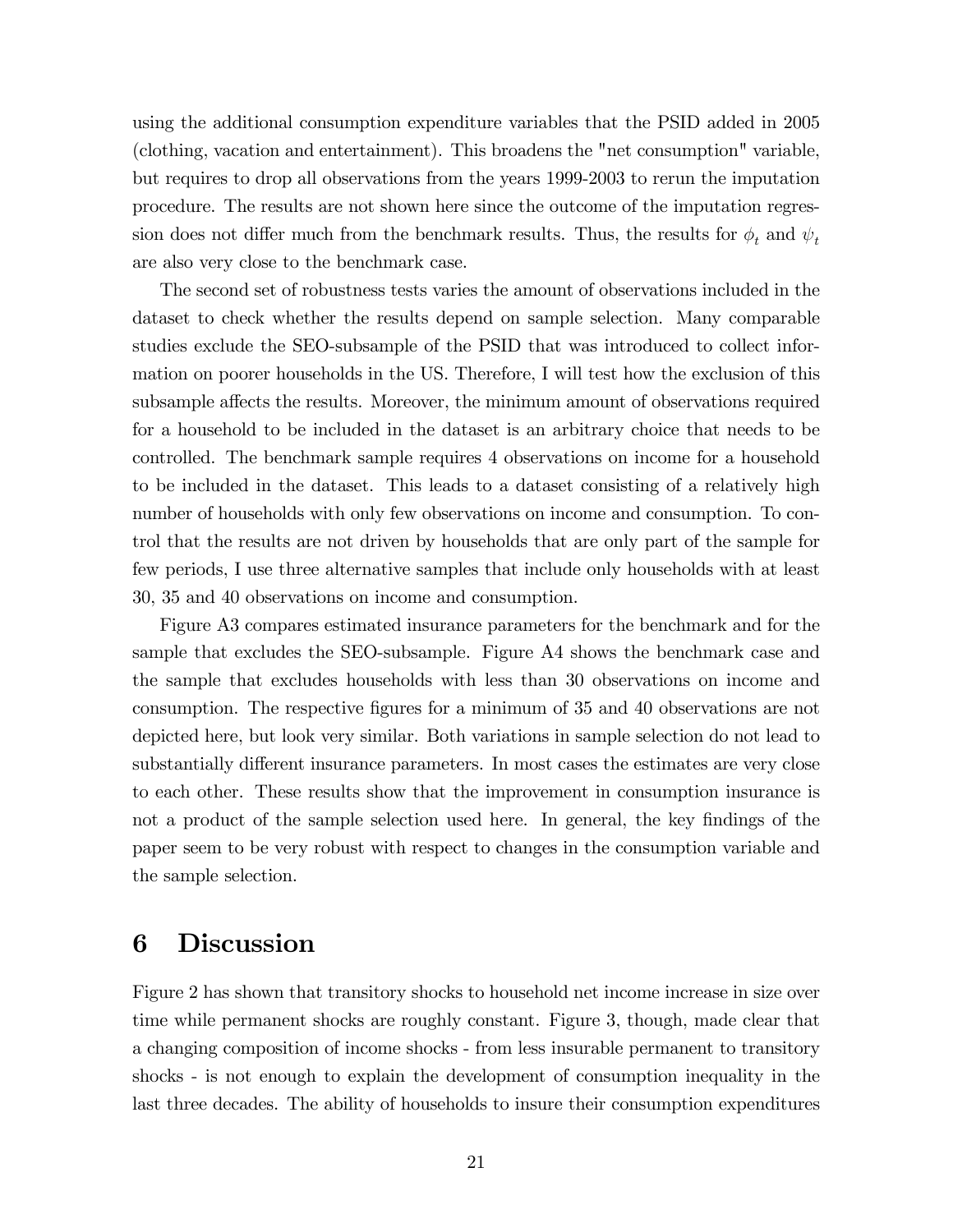against shocks to income changes as well. Both, insurance against transitory and against permanent shocks improve signiÖcantly over time (at least until 2006). By combining the evidence from the two figures it becomes obvious why the dramatic increase in income inequality is not mirrored in consumption inequality. The two explanations o§ered in the literature are present at the same time: Transitory shocks become more important as suggested by Blundell et al. (2008), but the insurability of all income shocks also improves over time as suggested by Krueger & Perri (2006).

The robustness tests have revealed that the exact level of consumption insurance is very sensitive to the kind of consumption variable used. Imputed variables have a lower variance compared to real data and therefore yield smaller insurance coefficients. Hence, it is surprising that the quantities estimated by Blundell et al. (2008) who also use an imputed consumption variable, have received so much attention (e.g. Kaplan & Violante 2010). This paper has focused rather on the trends of consumption insurance parameters over time which seem to be relatively robust to changes in the consumption variable. Contrary to the findings of Blundell et al., both insurance coefficients fluctuate substantially over the course of the thirty years studied.

Can the results potentially also be explained by superior information? As described above, it is hard to differentiate between consumption insurance and superior information of the household with the given data. The level of insurance found for both kind of shocks is relatively high and a part of what is identified as "insurance" is probably information. However, it is hard to argue that there is a trend in superior information in the last thirty years. It seems implausible that households have significantly more information on their stochastic income processes today compared to the 1980s or that the income shocks itself have become more predictable. Thus, the main finding of the paper that consumption insurance improves over time, cannot be explained by superior information.

Krueger & Perri (2006) hypothesized that an expansion of credit supply is the reason for the trend in consumption inequality. The empirical framework of this paper, though, did not allow to identify the exact channel through which consumption insurance has improved. Hence, we are not able to verify the credit supply-hypothesis within our analysis, but there are some empirical findings which are very well in line with it. First, the insurance against transitory shocks worsens dramatically in the period 2007-2010. This finding can be explained by a drying up of credit induced by the financial crisis that makes it harder to buffer temporary income losses. Second, it is well-known that credit to poorer households has been expanded since the 1980s, especially during the 2000s. The subgroup analysis shows that highly educated couples are insured better against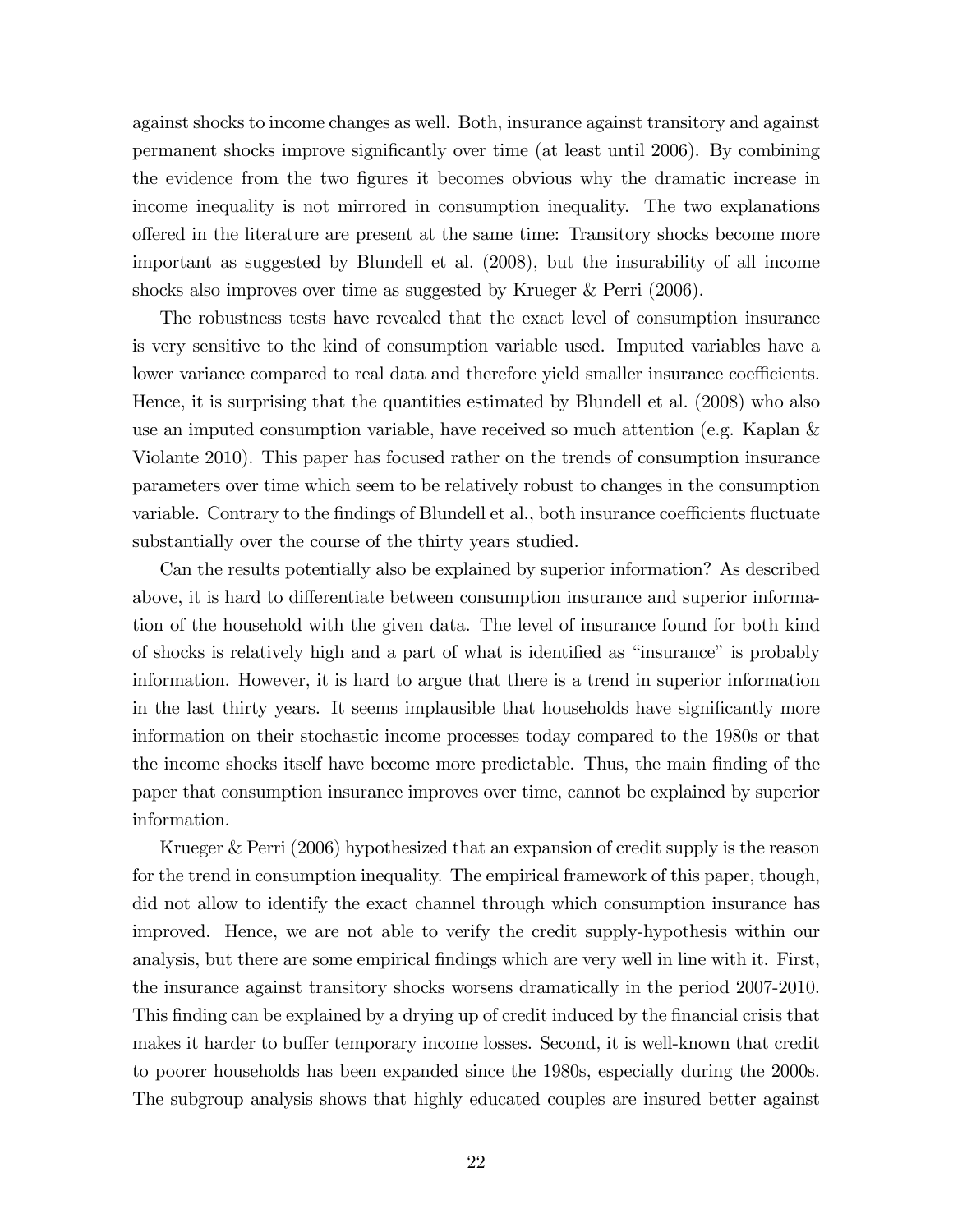permanent shocks compared to all other groups in the 1980s and early 1990s. The other groups, though, converge to the level of highly educated couples over time. This could be explained by a convergence in credit supply for all demographic subgroups. Thus, empirical evidence supports the credit supply-hypothesis which offers the best explanation for the increase in consumption insurance so far. Future research, however, should be concerned with ways to identify the precise channels that affect consumption insurance parameters.

# 7 Conclusion

This paper has analyzed the joint development of income and consumption inequality in the US over the last 30 years. By using a new method for imputing consumption into PSID data developed by Attanasio & Pistaferri (2014) a panel dataset that contains income and consumption could be created. This data has been used to analyze by how much consumption reacts to transitory and permanent shocks to income and whether this reaction has changed over the course of the past 30 years. Many other papers before have found that consumption inequality does not seem to react very much to increases in income inequality and the reasons for this phenomenon are still debated. While Krueger & Perri (2006) believe that the ability of households to insure consumption against income shocks has improved due to a better credit supply, Blundell et al. (2008) argue that it is the changing composition of income shocks that determines consumption inequality.

The results of this paper show that inequality of imputed consumption is also characterized by a relatively small increase since the 1980s whereas income inequality is steadily rising over the same time span. The minimum distance estimation of the model parameters shows that both explanations contribute to the development of consumption inequality. On the one hand the composition of shocks to income changes over time. The variance of transitory shocks increases constantly while the variance of permanent shocks is rather áat. On the other hand the capability of households to insure their consumption against income shocks improves over time. Both the ability to buffer permanent and transitory shocks increases so that shocks to household income are to a lesser extent transmitted into consumption. Taken together, these two developments explain why consumption inequality is relatively áat even in face of increasing income inequality.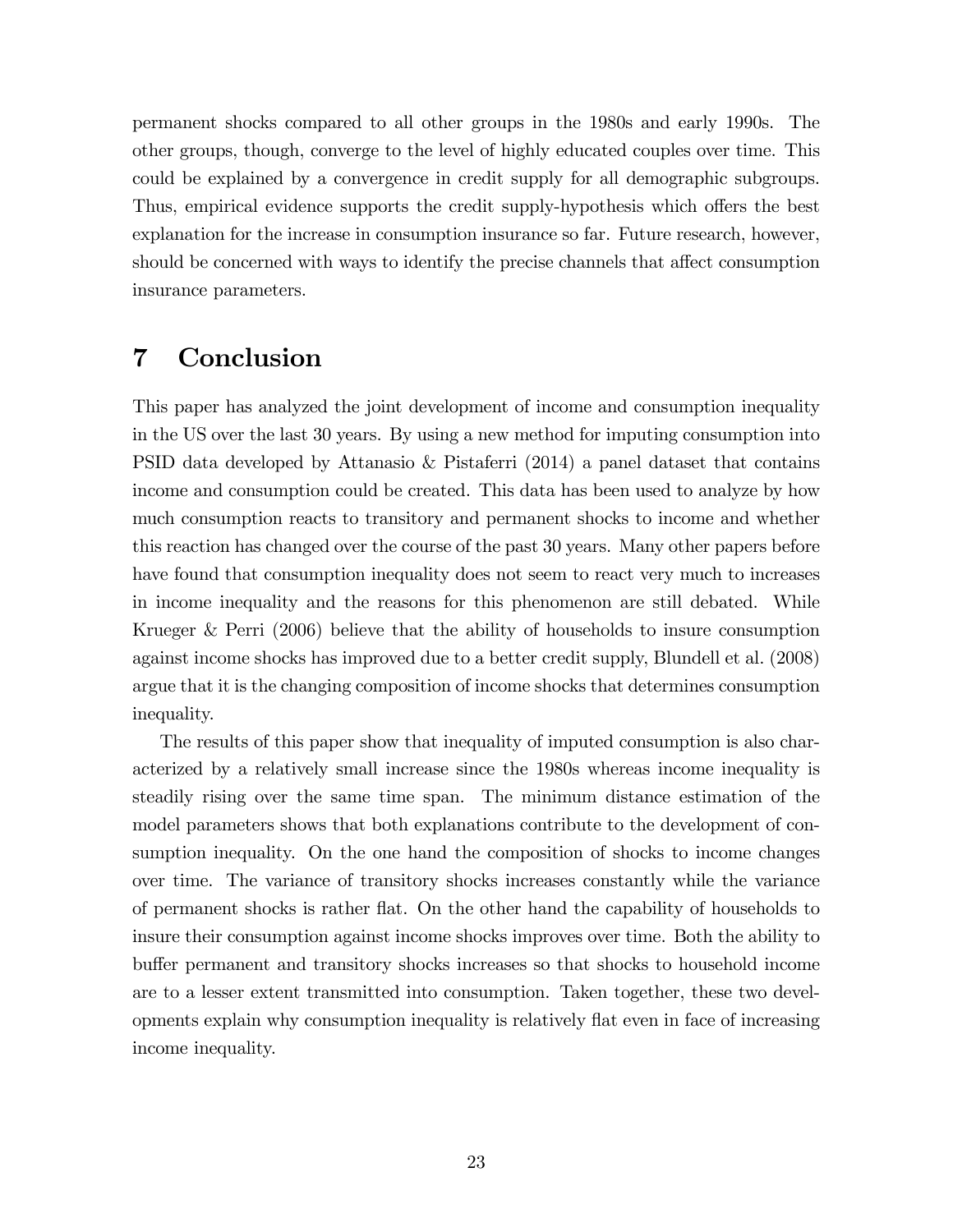# Appendix A1: Sample Selection and Variable Construction

After merging all observations of the PSID waves between 1978 and 2011, the Latino and the Immigrant subsample is dropped. Since they are both only available for some years of the sample, its inclusion would change the sample composition for these years substantially and make comparisons to other years more difficult. Especially, the imputation procedure could yield erroneous results if the Immigrant sample was not left out in the regression and the results were projected onto years before 1996.

As the main focus of the work is to identify the households response to income shocks stemming from labor market risk, households with a head who is not in working age (i.e. where the head is younger than 25 or older than 65) are excluded from the sample. Moreover, observations are dropped when income or consumption values are drastic outliers. Income outliers are those values where household net income increases by more than 500% or by less than -80% compared to the period before. Observations where household net income, household food expenditure or the sum of all expenditure variables that were added in 1999 (household utilities, gasoline, car maintenance, transportation, health, education and child care) is less than 100\$ a year are also identified as outliers and excluded. Households with a missing value for the educational attainment of the household head are dropped as well.

Finally, households that have less than four observations on household net income are excluded. This is done to prevent increases in income variation stemming from households that are only part of the dataset for one or two periods and for which there are no observations on continuous first differences. The decision to exclude those with exactly less than four observations is, of course, somewhat arbitrary. The reason is that four periods (i.e. three first differences) suffice to identify the key parameters of the study. However, robustness tests are conducted to see by how much the results depend on this decision. Table A1 summarizes how many observations are dropped in the process of sample selection.

One of the two central variables of the paper is household net income. To construct an accurate measure of annual household net income all top-coded income values in the PSID are set to missing. All income values that report weekly or monthly earnings are adjusted to annual values. Some of these adjusted values are unrealistically high so that they have to be dropped them from the sample. Household net income is then defined as total family money minus the federal and state tax payments of head and wife and the federal tax payments of other family unit members.

Since federal tax payments are only available in the PSID up to 1991 and state taxes are not available at all, the variables have to be simulated. The simulation is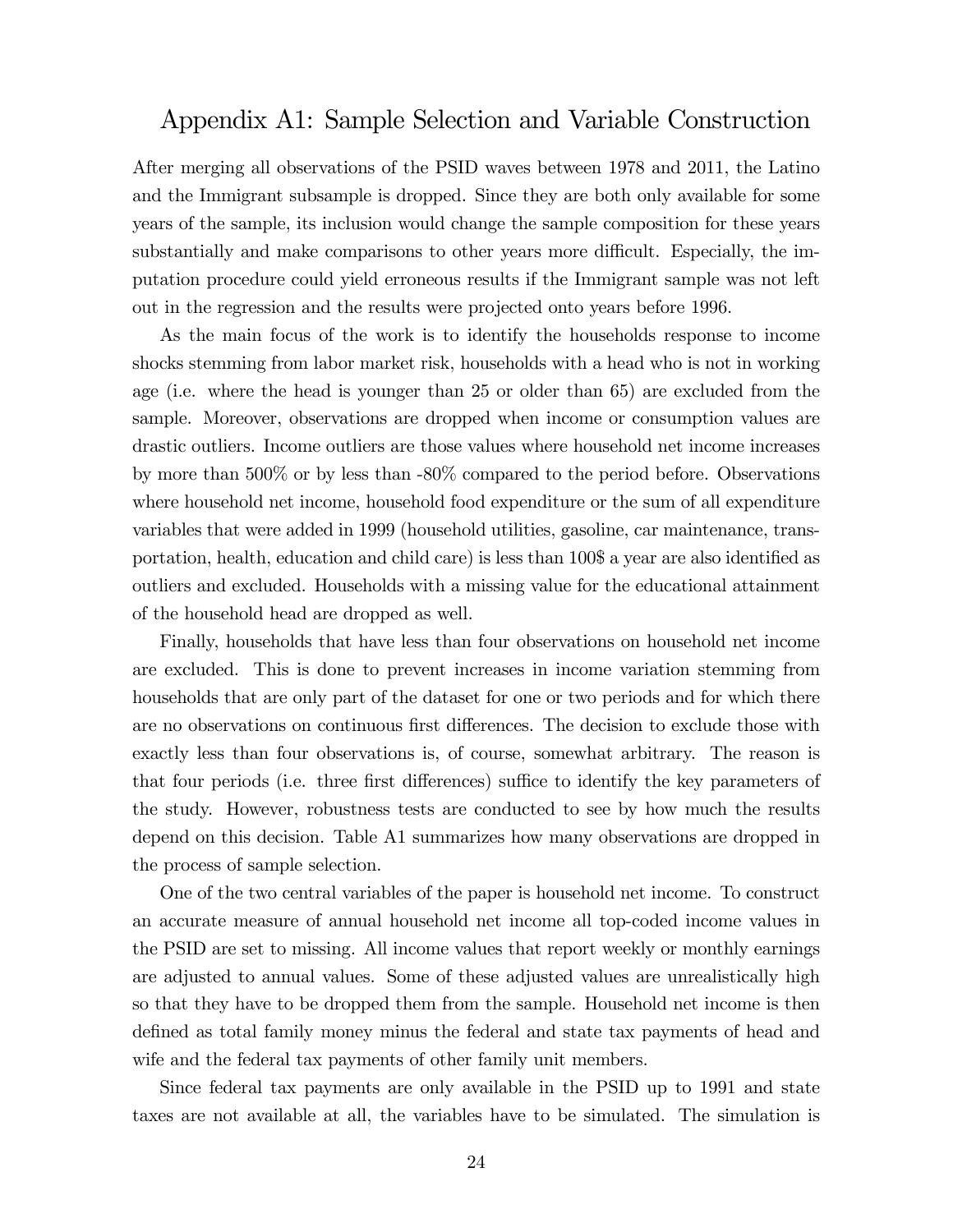| Reason for exclusion               | $\#$ dropped $\#$ remain |         |
|------------------------------------|--------------------------|---------|
|                                    |                          |         |
| Initial Sample                     |                          | 205,860 |
| Latino & Immigrant Subsample       | 16,272                   | 189,588 |
| Head not in Working Age            | 40,652                   | 148,936 |
| Income & Consumption Outliers      | 4,852                    | 144,084 |
| No information on head's education | 3,497                    | 140,587 |
| Too few income observations        | 9,895                    | 130,692 |

Table A1: Number of total observations in the dataset by step of sample selection

realized with the help of NBER TaxSim (Feenberg & Coutts 1993). Unfortunately, it is not possible to simulate tax payments for other family unit members since there is to few information available in the PSID. Thus, federal tax payments of other family unit members can only be deducted up to 1991. However, as this variable is usually very small or zero, household net income should not be affected too much by this change in definition.

Household net income and consumption expenditure are then deflated using the corresponding Consumer Price Index (CPI) variables taken from the U.S. Bureau of Labor Statistics and, thus, are referring to prices of the year 1979. All variables are also equivalence weighted by the modified OECD scale to control for differences in family composition. All income variables of the PSID are referring to the previous year. I follow most of the literature by also treating consumption expenditure variables as referring to the previous year. Hence, yearly income data is available for the years 1978-1996 and biennial data for the years 1998, 2000, 2002, 2004, 2006, 2008 and 2010. (Imputed) Consumption data is available for the same years except for 1987 and 1988 where food consumption variables have not been collected.

# Appendix A2: Results of the Imputation Regression

Imputation quality of the procedure by Attanasio & Pistaferri (2014) depends on the validity of the regression equation (1). I have tried to mirror the imputation procedure of Attanasio  $&$  Pistaferri as close as possible. However, due to slight differences in sample selection and the treatments of outliers and top-coded income values minor differences in the regression results can be expected. Table A2 summarizes and compares the regression results of Attanasio & Pistaferri and of this paper.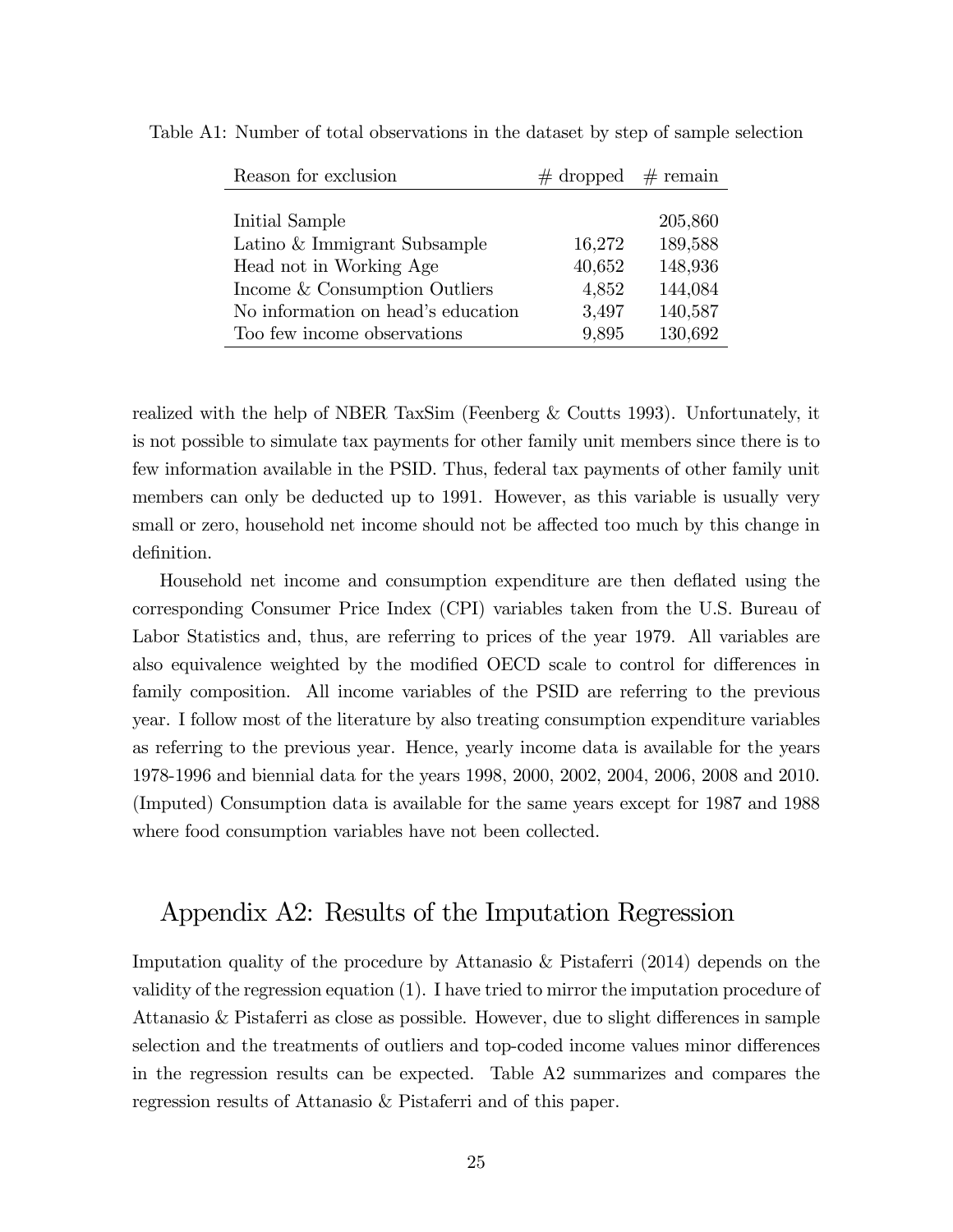|                               | $A\&P(2014)$ |     | This paper |      |
|-------------------------------|--------------|-----|------------|------|
|                               |              |     |            |      |
| Hours worked/ $100$           | 0.0057       | *** | 0.0073     | ***  |
| Family size                   | 0.1250       | *** | 0.0878     | ***  |
| Education dummy 1             | $-0.4343$    | *** | $-0.4657$  | ***  |
| Education dummy 2             | $-0.3252$    | *** | $-0.3369$  | ***  |
| Education dummy 3             | $-0.1815$    | *** | $-0.1676$  | ***  |
| White                         | 0.0373       |     | 0.0559     | $**$ |
| <b>Black</b>                  | 0.0059       |     | $-0.0553$  | $**$ |
| <b>CPI</b>                    | 0.0088       | *** | 0.0060     | ***  |
| CPI Food at home              | $-0.0092$    | *** | $-0.0069$  | ***  |
| CPI Food away                 | $-0.0057$    | *** | $-0.0052$  | ***  |
| CPI Rent                      | 0.0086       | *** | 0.0077     | ***  |
| Food consumption              | 0.0859       | *** | 0.0629     | ***  |
| Food consumption <sup>2</sup> | $-0.0026$    | *** | $-0.0015$  | ***  |
| Food consumption 3            | 0.0254       | *** | 0.0142     | ***  |
| Home owner dummy              | 0.3271       | *** | 0.2047     | ***  |
|                               |              |     |            |      |
| N                             | 26,815       |     | 28,846     |      |
| $\mathrm{R}^2$                | 0.5058       |     | 0.5392     |      |
|                               |              |     |            |      |

Table A2: Comparison of Regression Results

Note: \*  $p < 0.05$ , \*\*  $p < 0.01$ , \*\*\*  $p < 0.001$ 

From a qualitative perspective nearly all point estimates of the two regressions share the same algebraic sign. The only important difference is that the ethnicity dummies (*White*, *Black*) are not statistically significant in the  $A\&P$ -sample, but in my sample. The dummy Black has a negative impact on net consumption in this paper while it is very small, but positive in the sample of Attanasio & Pistaferri. Quantitatively, most of the values are rather close to the results of Attanasio & Pistaferri. Besides the ethnicity dummies only the variable for the family size and the dummy for home ownership show larger discrepancies. However, the comparison shows that there are no systematic differences between the regression results of Attanasio  $\&$  Pistaferri (2014) and the results of this paper. The robustness test using the real consumption values for the years 1998-2010 also shows that the imputed values are reasonably close to the true values (see Figure A2).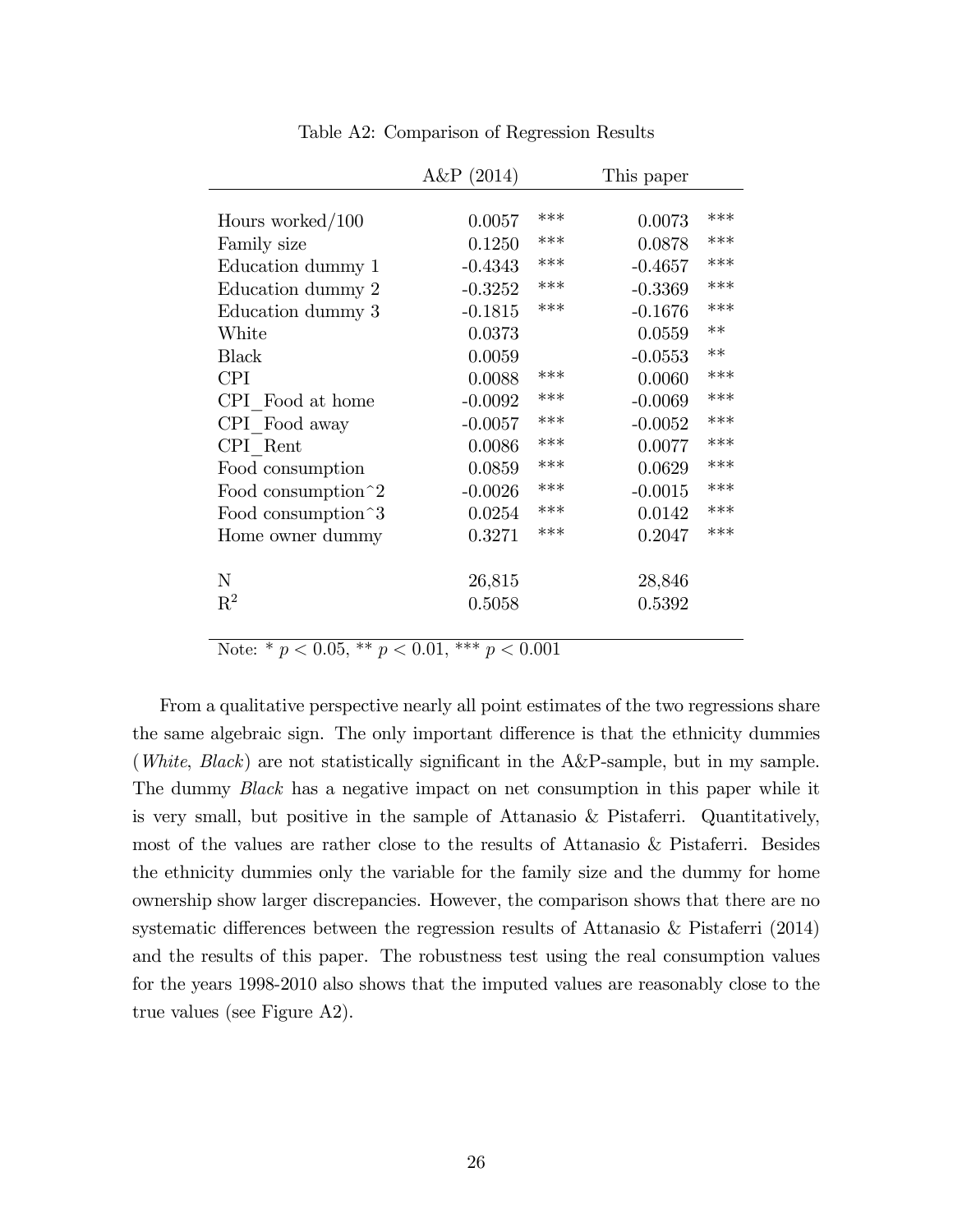# Appendix A3: Minimum Distance Estimation

#### Treatment of biennial data

For the years after 1996 yearly observations cease to be available and the dataset changes to a biennial frequency. Thus, first differences cannot be constructed and it has to be relied on second (seasonal) differences. The second difference of residual income is defined as follows:

$$
\Delta_2 y_{i,t} = y_{i,t} - y_{i,t-2} = P_{i,t} + \epsilon_{i,t} - (P_{i,t-2} + \epsilon_{i,t-2})
$$
  
=  $\zeta_{i,t} + \zeta_{i,t-1} + \epsilon_{i,t} - \epsilon_{i,t-2}.$ 

Using this definition it is again possible to set up covariance relationships. Note that due to the biennial structure  $Cov(\Delta_2 y_{i,t}, \Delta_2 y_{i,t+s})$  is only available for  $s = 0, 2, 4, ...$ The structure of the resulting covariances is very similar to the case of yearly data:

$$
Var (\Delta_2 y_{i,t}) = Var (\zeta_{i,t}) + Var (\zeta_{i,t-1}) + Var (\epsilon_{i,t}) + Var (\epsilon_{i,t-2}),
$$
  
\n
$$
Cov (\Delta_2 y_{i,t}, \Delta_2 y_{i,t+2}) = -Var (\epsilon_{i,t}),
$$
  
\n
$$
Cov (\Delta_2 y_{i,t}, \Delta_2 y_{i,t+s}) = 0 \quad \forall s > 2.
$$

Unfortunately, it is not possible to identify the single yearly variance of permanent innovations  $Var(\zeta_{i,t})$ , only the sum of the variance in year t and the previous year  $(Var(\zeta_{i,t}) + Var(\zeta_{i,t-1}))$  can be determined. Thus, it has to be assumed that the variances are equal for the respective years. The variance of growth in residual income therefore becomes:

$$
Var\left(\Delta_{2}y_{i,t}\right) = 2Var\left(\zeta_{i,t}\right) + Var\left(\epsilon_{i,t}\right) + Var\left(\epsilon_{i,t-2}\right)
$$

Hence, the depicted variances in the years after 1996 always represent arithmetic means of two years. However, this should suffice to identify a broad trend in the permanent component.

The second difference of residual consumption is defined as

$$
\Delta_2 c_{i,t} = c_{i,t} - c_{i,t-2} = (c_{i,t} - c_{i,t-1}) + (c_{i,t-1} - c_{i,t-2}) = \Delta c_{i,t} + \Delta c_{i,t-1}
$$
  
=  $\phi_{i,t} \zeta_{i,t} + \phi_{i,t-1} \zeta_{i,t-1} + \psi_{i,t} \epsilon_{i,t} + \psi_{i,t-1} \epsilon_{i,t-1} + \xi_{i,t} + \xi_{i,t-1} + u_t^c - u_{t-2}^c.$ 

If it is assumed that the insurance coefficients do not differ for t and  $t - 1$ , we receive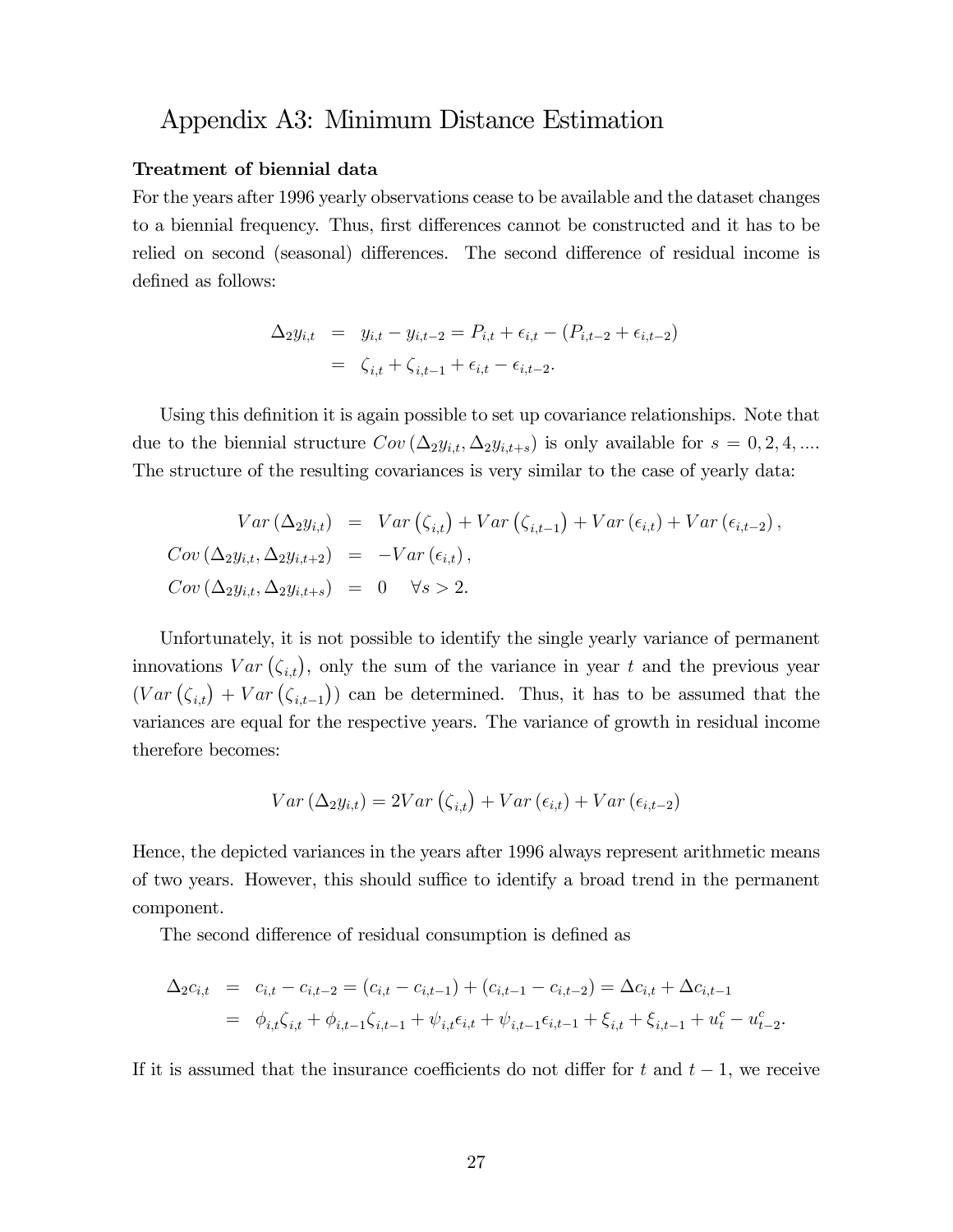the following expression:

$$
\Delta_2 c_{i,t} = \phi_{i,t} \left( \zeta_{i,t} + \zeta_{i,t-1} \right) + \psi_{i,t} \left( \epsilon_{i,t} + \epsilon_{i,t-1} \right) + \xi_{i,t} + \xi_{i,t-1} + u_t^c - u_{t-2}^c.
$$

For the variances and covariances this implies (again assuming also that  $Var(\zeta_t) =$  $Var(\zeta_{t-1}), Var(\epsilon_t) = Var(\epsilon_{t-1})$  and  $Var(\xi_t) = Var(\xi_{t-1})$ :

$$
Var(\Delta_2 c_{i,t}) = \phi_t^2 (2Var(\zeta_t)) + \psi_t^2 (2Var(\epsilon_t)) + 2Var(\xi_t) + Var(u_t^c) + Var(u_{t-2}^c),
$$
  
\n
$$
Cov(\Delta_2 c_{i,t}, \Delta_2 c_{i,t+2}) = -Var(u_t^c),
$$
  
\n
$$
Cov(\Delta_2 c_{i,t}, \Delta_2 c_{i,t+s}) = 0 \quad \forall s > 2.
$$

as well as

$$
Cov (\Delta_2 c_{i,t}, \Delta_2 y_{i,t}) = \phi_t (2Var (\zeta_t)) + \psi_t Var (\epsilon_t),
$$
  
\n
$$
Cov (\Delta_2 c_{i,t}, \Delta_2 y_{i,t+2}) = -\psi_t Var (\epsilon_t),
$$
  
\n
$$
Cov (\Delta_2 c_{i,t}, \Delta_2 y_{i,t+s}) = 0 \quad \forall s > 2 \text{ and } s < 0.
$$

The structure of the covariance relationships is analogous to the case of annual data. Thus, all important parameters can also be identified when only biennial data is available.

#### Estimation Procedure

For every household in the dataset the following column-vector of observations containing the first and second differences of residual consumption and income is collected:

$$
x_i = \frac{(\Delta c_{i,1979}, \Delta c_{i,1980}, ..., \Delta c_{i,1986}, \Delta c_{i,1990}, ..., \Delta c_{i,1996}, \Delta_2 c_{i,1998}, ..., \Delta_2 c_{i,2010}, \Delta y_{i,1979}, \Delta y_{i,1980}, ..., \Delta y_{i,1996}, \Delta_2 y_{i,1998}, ..., \Delta_2 y_{i,2010})'}{\Delta y_{i,1979}, \Delta y_{i,1980}, ..., \Delta y_{i,1996}, \Delta_2 y_{i,1998}, ..., \Delta_2 y_{i,2010})'}
$$

For households that are present in the dataset throughout the whole sample period without missing observations, this yields 22 observations on consumption growth and 25 observations on income growth. Hence,  $dim(x_i) = 47$ . Missing values of income or consumption growth are set equal to zero. To control for missing values another vector  $d_i$  of the same dimension is constructed for every household in the dataset.  $d_i$  contains ones in years where the observations are non-missing and zeros for years with missing values, respectively.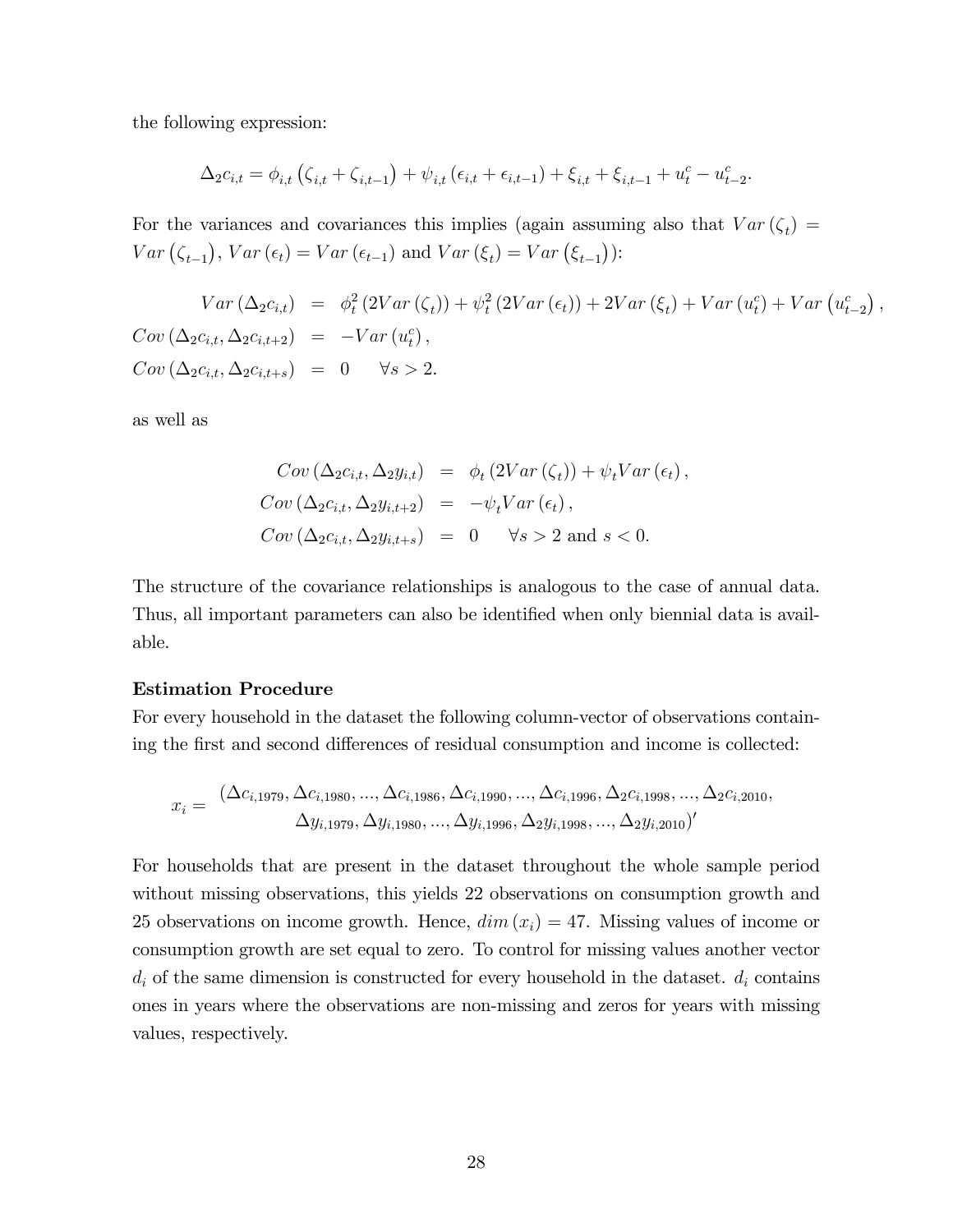With the help of  $x_i$  and  $d_i$  a symmetric 47x47-matrix  $M$  can be set up:

$$
M = \left(\sum_{i} x_i x_i'\right) \bigotimes \left(\sum_{i} d_i d_i'\right)
$$

where  $\otimes$  represents an elementwise division. M contains estimates of all variances, covariances and autocovariances of income and consumption growth:

M = 0 BBBBBBBBBBBBBBBBBBB@ V ar (ci;1979) Cov (ci;1979; ci;1980) ::: Cov (ci;1979; 2ci;2008) ::: V ar (2ci;2008) Cov (ci;1979; 2ci;2010) ::: Cov (2ci;2008; 2ci;2010) V ar (2ci;2010) Cov (ci;1979; yi;1979) ::: Cov (2ci;2008; yi;1979) Cov (2ci;2010; yi;1979) Cov (ci;1979; yi;1980) ::: Cov (2ci;2008; yi;1980) Cov (2ci;2010; yi;1980) ::: ::: ::: Cov (ci;1979; 2yi;2008) ::: Cov (2ci;2008; 2yi;2008) Cov (2ci;2010; 2yi;2008) Cov (ci;1979; 2yi;2010) ::: Cov (2ci;2008; 2yi;2010) Cov (2ci;2010; 2yi;2010) :::

$$
Var (\Delta y_{i,1979})
$$
  
\n
$$
Cov (\Delta y_{i,1979}, \Delta y_{i,1980})
$$
  
\n
$$
Cov (\Delta y_{i,1979}, \Delta_2 y_{i,2008})
$$
  
\n
$$
Cov (\Delta y_{i,1979}, \Delta_2 y_{i,2008})
$$
  
\n
$$
Cov (\Delta y_{i,1979}, \Delta_2 y_{i,2010})
$$
  
\n
$$
Cov (\Delta y_{i,1979}, \Delta_2 y_{i,2010})
$$
  
\n
$$
Cov (\Delta y_{i,1979}, \Delta_2 y_{i,2010})
$$
  
\n
$$
Cov (\Delta y_{i,1979}, \Delta_2 y_{i,2010})
$$
  
\n
$$
Cov (\Delta y_{i,1979}, \Delta_2 y_{i,2010})
$$
  
\n
$$
Cov (\Delta y_{i,1979}, \Delta_2 y_{i,2010})
$$

1

For the minimum distance estimation the matrix  $M$  is half-vectorized according to  $m = vech (M)$  so that the resulting vector m is of dimension  $\frac{47*48}{2} = 1128$  and contains all unique second moments of the data.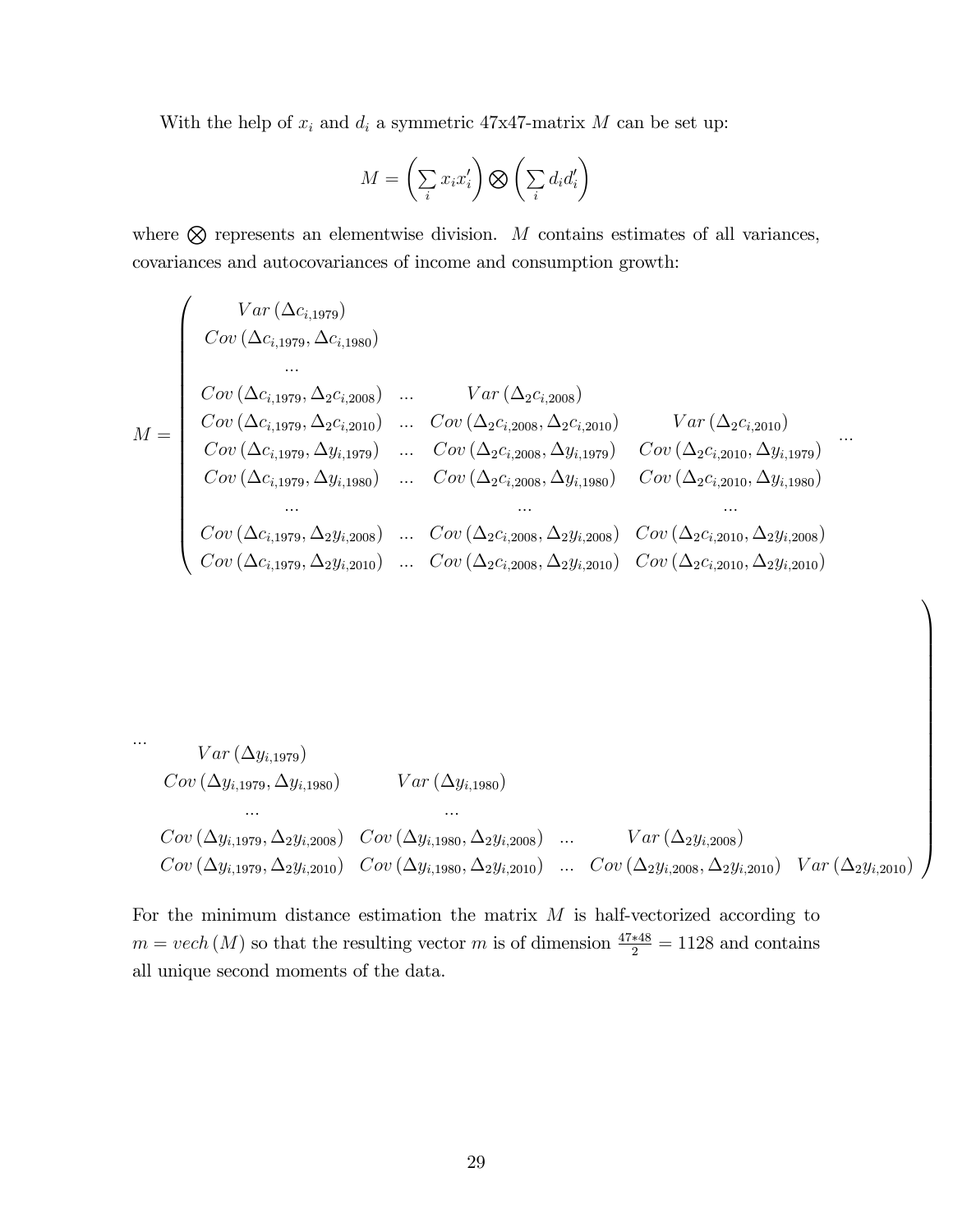$$
m = \begin{pmatrix} Var (\Delta c_{i,1979}) \\ Cov (\Delta c_{i,1979}, \Delta c_{i,1980}) \\ \dots \\ Cov (\Delta c_{i,1979}, \Delta_2 y_{i,2010}) \\ \dots \\ Var (\Delta y_{i,1979}) \\ Cov (\Delta y_{i,1979}, \Delta y_{i,1980}) \\ \dots \\ Var (\Delta_2 y_{i,2010}) \end{pmatrix}
$$

.

.

The estimation procedure minimizes the distance between the empirical second moments in the vector m and a vector  $f(\theta)$  that contains the predictions of the parametric income model for these moments. The vector  $f(\theta)$  is a function of the vector  $\theta$  that contains the parameters of the income model that we seek to estimate  $(\phi_t, \psi_t, \phi_t)$  $Var\left(\zeta_{i,t}\right), Var\left(\epsilon_{i,t}\right), Var\left(u_{i,t}^c\right), Var\left(\xi_i\right))$ :

$$
f(\theta) = \begin{pmatrix} \phi_{1979}^2 Var(\zeta_{i,1979}) + \psi_{1979}^2 Var(\epsilon_{i,1979}) + Var(\zeta_i) + Var(u_{i,1979}^c) + Var(u_{i,1978}^c) \\ -Var(u_{1979}^c) \\ \dots \\ 0 \\ Var(\zeta_{1979}) + Var(\epsilon_{1979}) \\ -Var(\epsilon_{1979}) \end{pmatrix}
$$
  

$$
= Var(\epsilon_{1979})
$$
  

$$
2Var(\zeta_{2009/10}) + Var(\epsilon_{2010}) + Var(\epsilon_{2008})
$$

Equally weighted minimum distance (EWMD) estimates the parameter vector  $\theta$  by

$$
\min_{\theta} (m - f(\theta))' (m - f(\theta)).
$$

Standard errors for  $\theta$  can be estimated as shown by Chamberlain (1984):

$$
\widehat{Var\left(\widehat{\theta}\right)} = \left(G'G\right)^{-1} G'VG \left(G'G\right)^{-1}
$$

where  $G = \frac{\partial f(\theta)}{\partial \theta'}|_{\theta = \widehat{\theta}}$  and V is the variance-covariance matrix of m.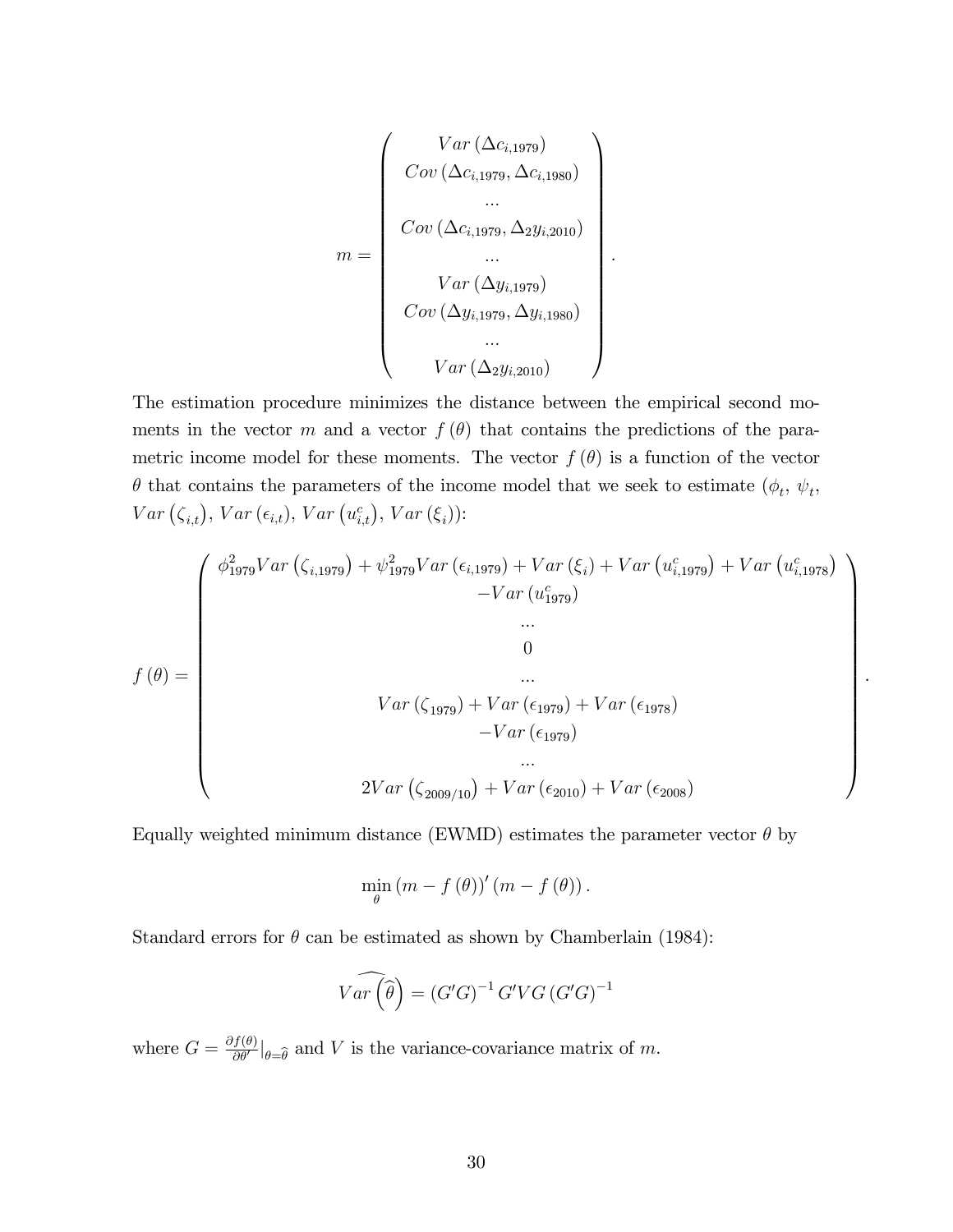### Estimation Results

| $Var(\zeta_t)$ |          |       |          | $Var(\epsilon_t)$ |          |    |          |
|----------------|----------|-------|----------|-------------------|----------|----|----------|
|                |          | 92    | 0.0412   | $t=78$            | 0.0563   | 92 | 0.0829   |
|                |          |       | (0.0063) |                   | (0.0063) |    | (0.0067) |
|                |          | 93    | 0.0504   | 79                | 0.0438   | 93 | 0.0836   |
|                |          |       | (0.0071) |                   | (0.0039) |    | (0.0063) |
| $t = 79/80$    | 0.0316   | 94    | 0.0490   | 80                | 0.0505   | 94 | 0.0720   |
|                | (0.0041) |       | (0.0069) |                   | (0.0043) |    | (0.0065) |
| 81             | 0.0321   | 95    | 0.0549   | 81                | 0.0527   | 95 | 0.0691   |
|                | (0.0043) |       | (0.0075) |                   | (0.0045) |    | (0.0058) |
| 82             | 0.0359   | 96    | 0.0576   | 82                | 0.0526   | 96 | 0.0769   |
|                | (0.0046) |       | (0.0066) |                   | (0.0041) |    | (0.0062) |
| 83             | 0.0415   | 97/98 | 0.0293   | 83                | 0.0520   | 98 | 0.0691   |
|                | (0.0055) |       | (0.0031) |                   | (0.0043) |    | (0.0055) |
| 84             | 0.0355   | 99/00 | 0.0221   | 84                | 0.0543   | 00 | 0.0670   |
|                | (0.0046) |       | (0.0030) |                   | (0.0047) |    | (0.0053) |
| 85             | 0.0501   | 01/02 | 0.0274   | 85                | 0.0570   | 02 | 0.0722   |
|                | (0.0055) |       | (0.0032) |                   | (0.0047) |    | (0.0053) |
| 86             | 0.0376   | 03/04 | 0.0295   | 86                | 0.0560   | 04 | 0.0693   |
|                | (0.0047) |       | (0.0057) |                   | (0.0047) |    | (0.0053) |
| 87             | 0.0338   | 05/06 | 0.0263   | 87                | 0.0568   | 06 | 0.0660   |
|                | (0.0055) |       | (0.0032) |                   | (0.0049) |    | (0.0056) |
| 88             | 0.0343   | 07/10 | 0.0262   | 88                | 0.0629   | 08 | 0.0722   |
|                | (0.0056) |       | (0.0033) |                   | (0.0051) |    | (0.0060) |
| 89             | 0.0328   |       |          | 89                | 0.0544   | 10 | 0.0958   |
|                | (0.0052) |       |          |                   | (0.0050) |    | (0.0092) |
| 90             | 0.0384   |       |          | 90                | 0.0537   |    |          |
|                | (0.0053) |       |          |                   | (0.0049) |    |          |
| 91             | 0.0387   |       |          | 91                | 0.0586   |    |          |
|                | (0.0054) |       |          |                   | (0.0054) |    |          |
|                |          |       |          |                   |          |    |          |

Table A3: Results of the Minimum Distance Estimation - Variances of Permanent and Transitory Innovations (Standard Errors in Parantheses)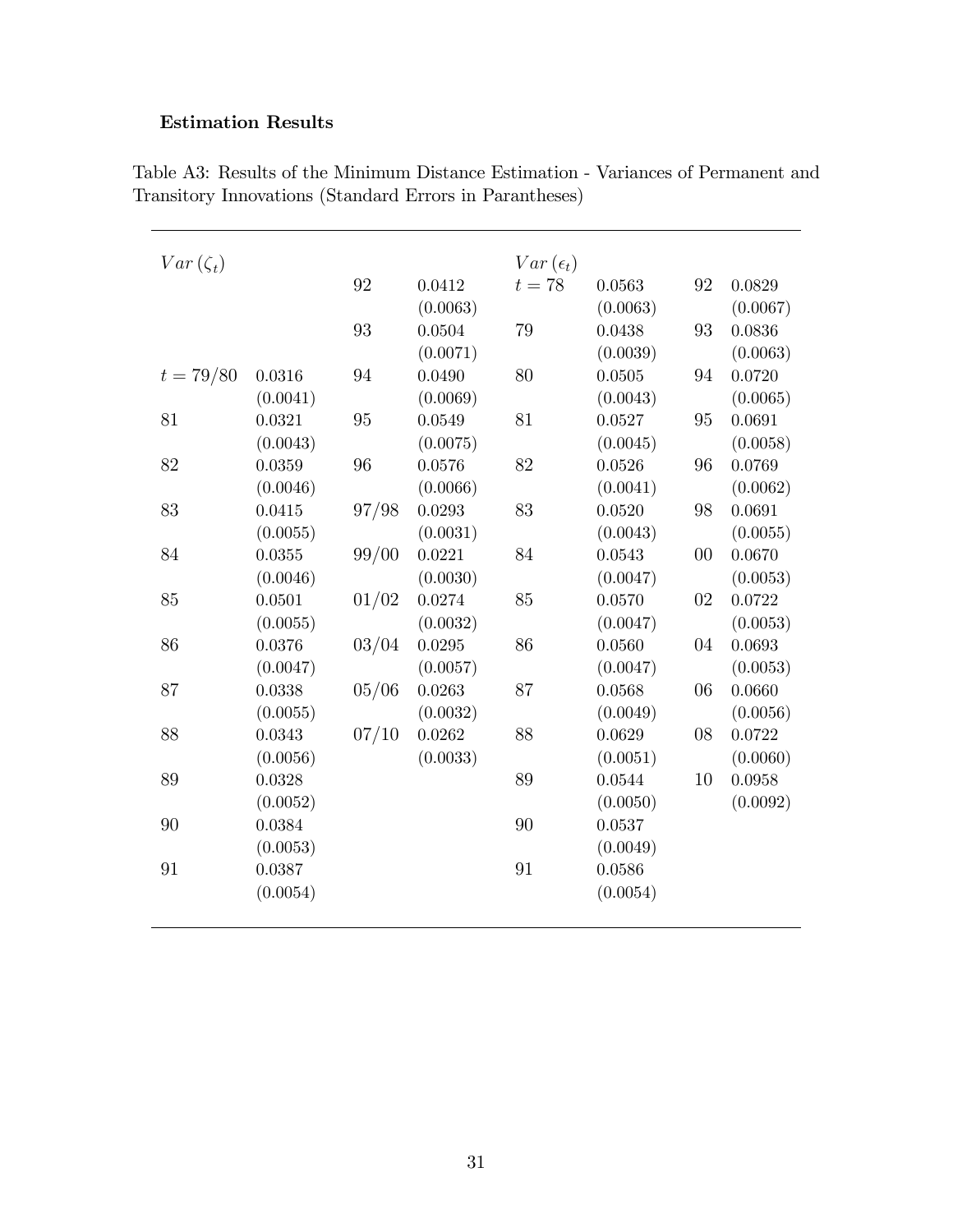| $\phi_t$    |          | $\psi_t$    |          |              |          |
|-------------|----------|-------------|----------|--------------|----------|
| $t = 79/82$ | 0.3247   | $t = 79/82$ | 0.1428   | $Var(\xi_t)$ | 0.0038   |
|             | (0.0375) |             | (0.0217) |              | (0.0004) |
| 83/86       | 0.3088   | 83/86       | 0.1223   |              |          |
|             | (0.0311) |             | (0.0211) |              |          |
| 90/93       | 0.2854   | 90/93       | 0.1092   |              |          |
|             | (0.0374) |             | (0.0191) |              |          |
| 94/98       | 0.2489   | 94/98       | 0.0834   |              |          |
|             | (0.0255) |             | (0.0173) |              |          |
| 99/02       | 0.1829   | 99/02       | 0.0934   |              |          |
|             | (0.0362) |             | (0.0260) |              |          |
| 03/06       | 0.2146   | 03/06       | 0.0644   |              |          |
|             | (0.0425) |             | (0.0273) |              |          |
| 07/10       | 0.1860   | 07/10       | 0.1560   |              |          |
|             | (0.0533) |             | (0.0361) |              |          |
|             |          |             |          |              |          |

Table A4: Results of the Minimum Distance Estimation - Insurance Parameters (Standard Errors in Parantheses)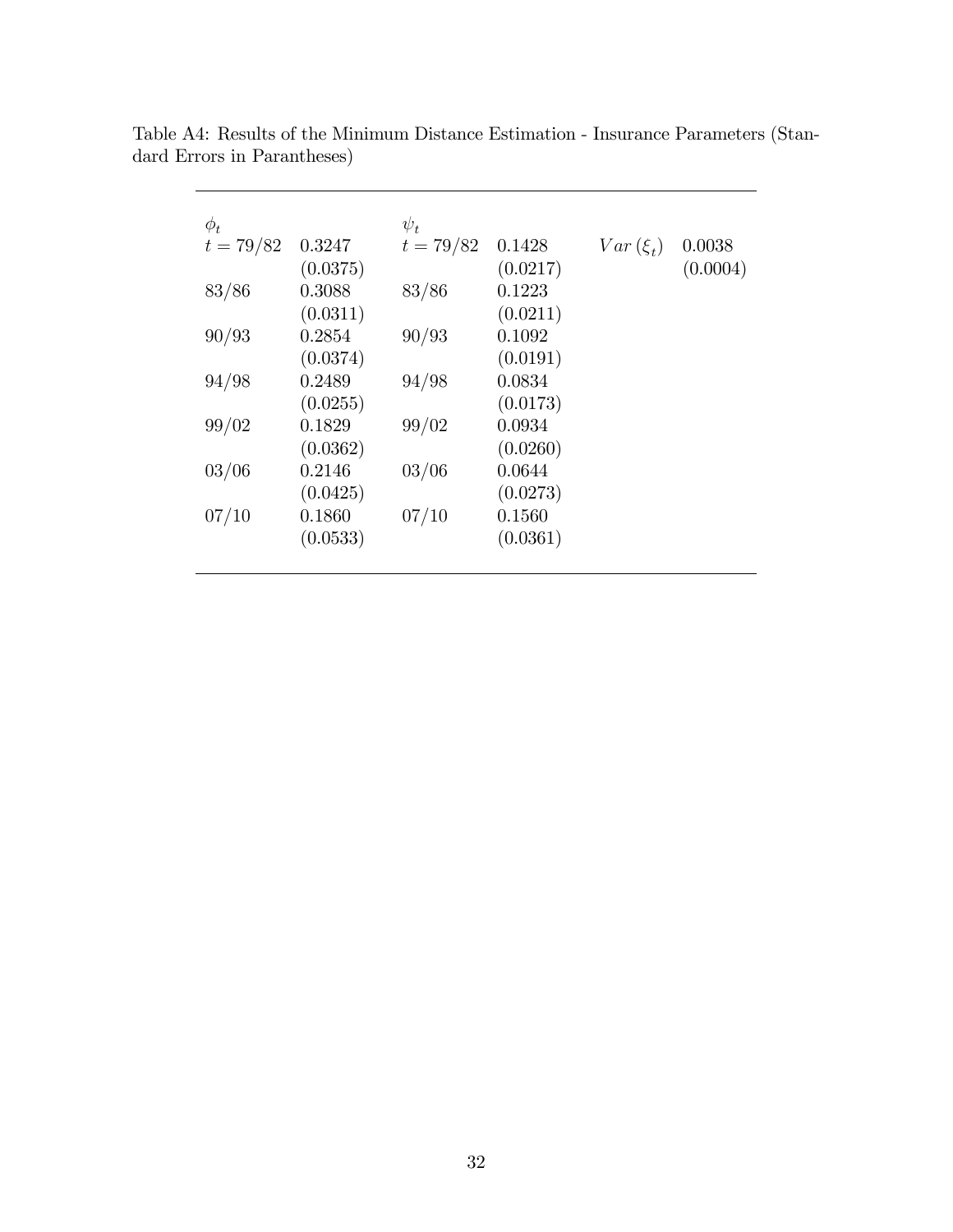# Appendix A4: Robustness



Figure A1: Robustness test: Insurance parameters when consumption of food only is used as variable of interest

Figure A2: Robustness test: Insurance parameters when actual nondurable consumption is used for the years  $1998-2010$ 

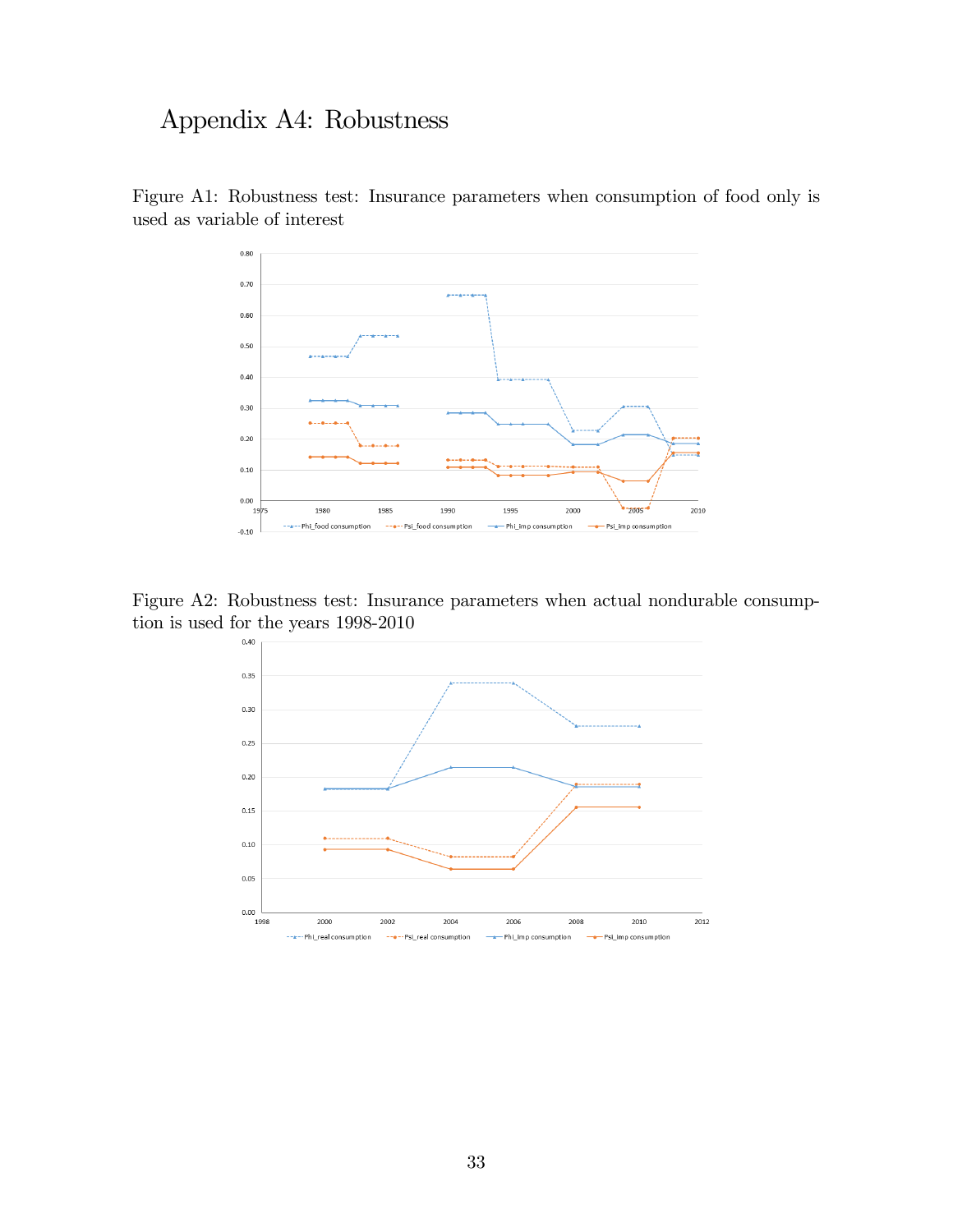

Figure A3: Robustness test: Insurance parameters when SEO-subsample is dropped

Figure A4: Robustness test: Insurance parameters when 30 observations per household are required

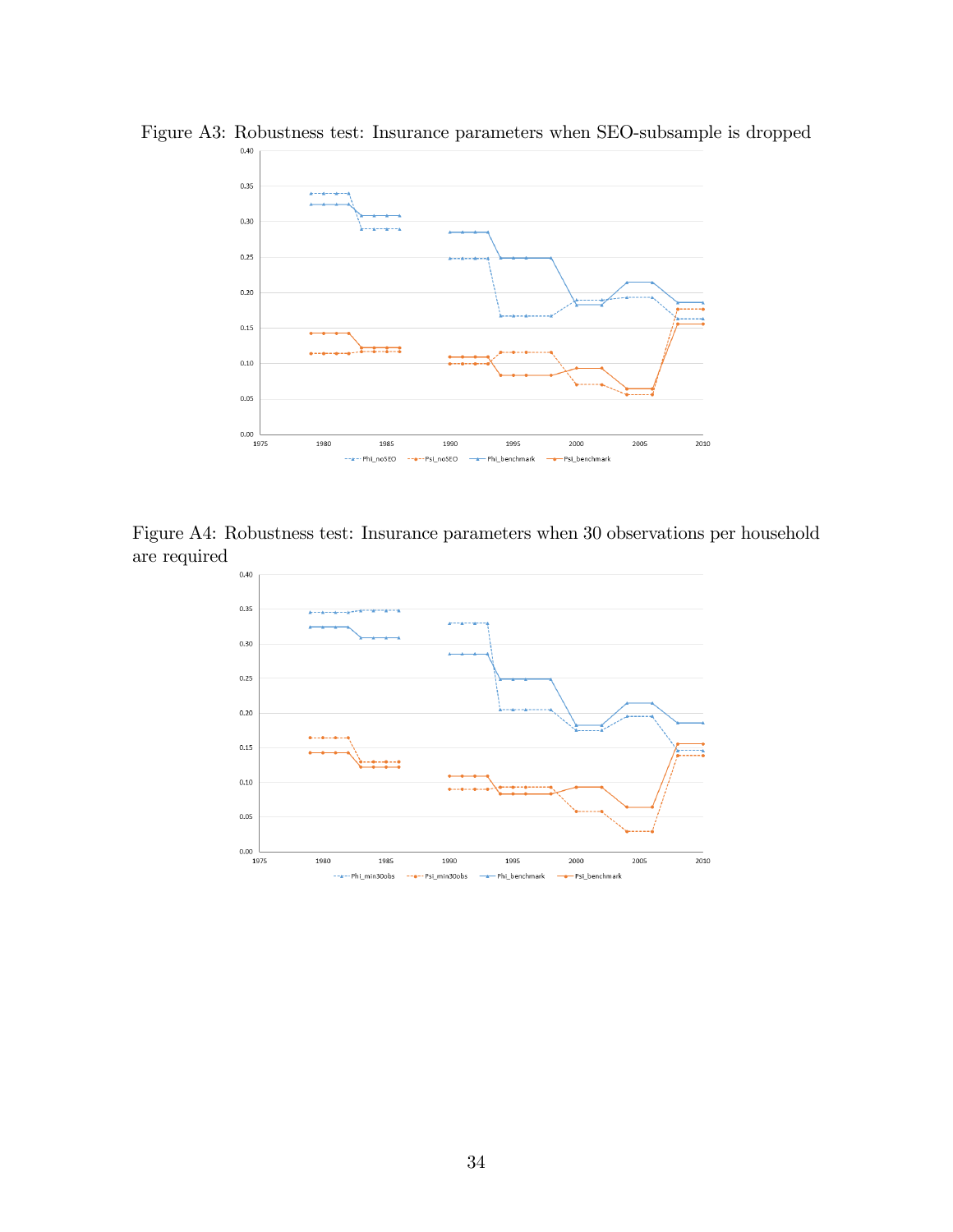# References

- Abowd, J. M. & Card, D. (1989). On the Covariance Structure of Earnings and Hours Changes, *Econometrica* 57(2): 411–445.
- Aguiar, M. & Bils, M. (2013). Has Consumption Inequality Mirrored Income Inequality? Working Paper.
- Attanasio, O., Hurst, E. & Pistaferri, L. (2013). The Evolution of Income, Consumption, and Leisure Inequality in the US, 1980-2010, Improving the Measurement of Consumer Expenditures, University of Chicago Press.
- Attanasio, O. & Pistaferri, L. (2014). Consumption Inequality Over the Last Half Century. Some Evidence using the New PSID Consumption Measure, American Economic Review Papers & Proceedings  $104(5)$ : 122–126.
- Blundell, R., Pistaferri, L. & Preston, I. (2008). Consumption Inequality and Partial Insurance, American Economic Review  $98(5)$ : 1887–1921.
- Blundell, R., Pistaferri, L. & Saporta-Eksten, I. (2012). Consumption inequality and family labor supply. National Bureau of Economic Research Working Paper 18445.
- Chamberlain, G. (1984). Panel data, Handbook of econometrics, Vol. 2, Elsevier, pp. 1247–1318.
- Feenberg, D. & Coutts, E. (1993). An introduction to the TAXSIM model, Journal of Policy Analysis and Management  $12(1)$ : 189–194.
- Fisher, J. D., Johnson, D. S. & Smeeding, T. M. (2013). Measuring the Trends in Inequality of Individuals and Families: Income and Consumption, The American *Economic Review* **103** $(3)$ : pp. 184–188.
- Hall, R. E. & Mishkin, F. S. (1982). The Sensitivity of Consumption to Transitory Income: Estimates from Panel Data on Households, *Econometrica*  $50(2)$ : pp. 461– 481.
- Heathcote, J., Perri, F. & Violante, G. L. (2010). Unequal we stand: An empirical analysis of economic inequality in the United States, 1967-2006, Review of Eco*nomic Dynamics* **13**(1):  $15 - 51$ .
- Kaplan, G. & Violante, G. L. (2010). How Much Consumption Insurance Beyond Self-Insurance?, American Economic Journal: Macroeconomics  $2(4)$ : 53–87.